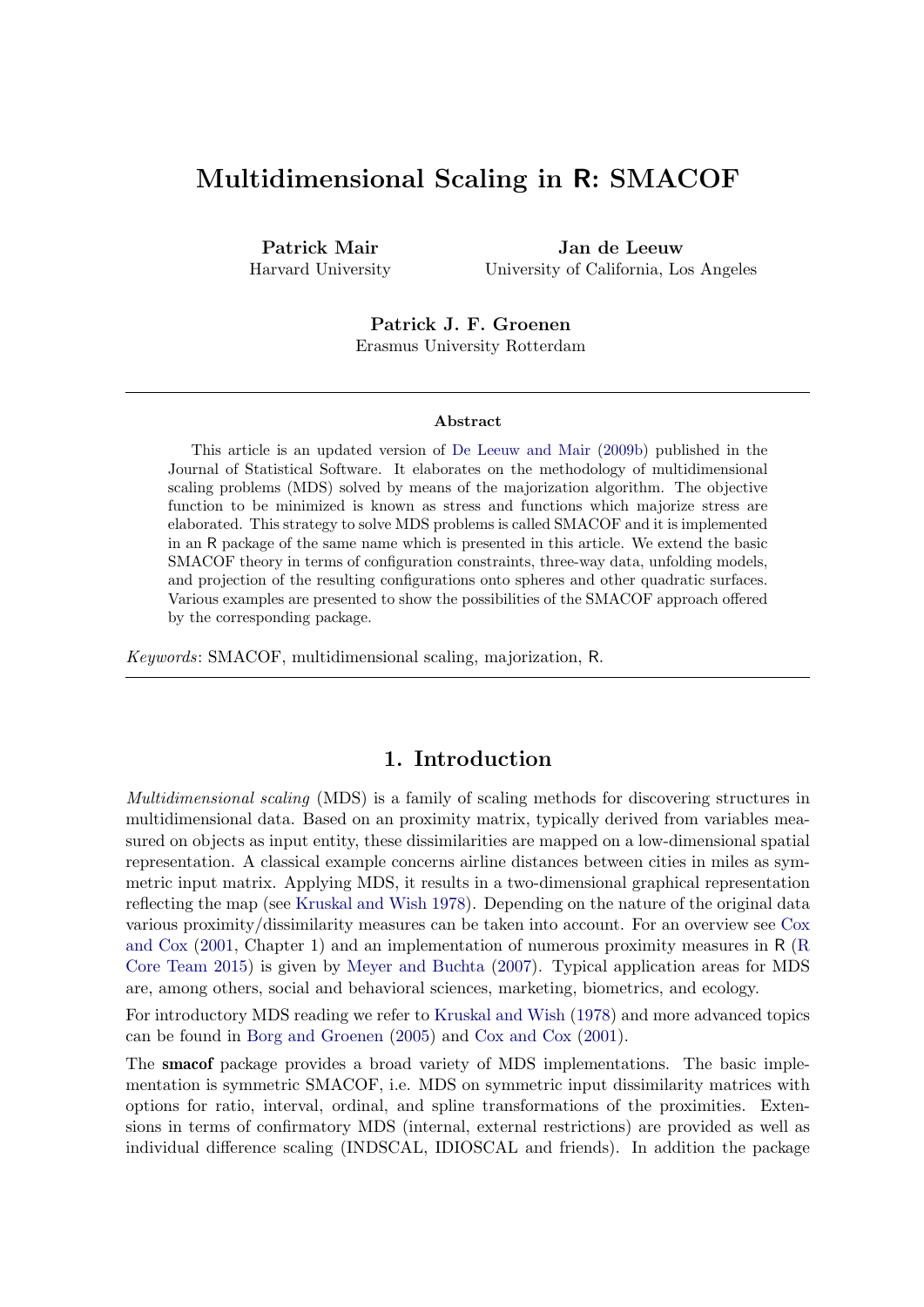implements metric unfolding, i.e. SMACOF on rectangular dissimilarity matrices. Some special techniques such as Procrustes, inverse MDS, and unidimensional scaling are available as well.

### 2. Basic MDS strategies using SMACOF

MDS input data are typically a  $n \times n$  matrix  $\Delta$  of *dissimilarities* based on observed data.  $\Delta$  is symmetric, non-negative, and hollow (i.e. has zero diagonal). The problem we solve is to locate  $i, j = 1, \ldots, n$  points in low-dimensional Euclidean space in such a way that the distances between the points approximate the given dissimilarities  $\delta_{ij}$ . Thus we want to find an  $n \times p$  matrix X such that  $d_{ij}(X) \approx \delta_{ij}$ , where

$$
d_{ij}(X) = \sqrt{\sum_{s=1}^{p} (x_{is} - x_{js})^2}.
$$
 (1)

The index  $s = 1, \ldots, p$  denotes the number of dimensions in the Euclidean space. The elements of X are called *configurations* of the objects. Thus, each object is scaled in a  $p$ -dimensional space such that the distances between the points in the space match as well as possible the observed dissimilarities. By representing the results graphically, the configurations represent the coordinates in the configuration plot.

SMACOF stands for Stress Majorization of a COmplicated Function. For MDS, majorization was introduced by [De Leeuw](#page-32-2) [\(1977a\)](#page-32-2) and further elaborated in [De Leeuw and Heiser](#page-33-4) [\(1977\)](#page-33-4) and [De Leeuw and Heiser](#page-33-5) [\(1980\)](#page-33-5). Kruskal's *stress*  $\sigma(X)$  is defined by

$$
\sigma(X) = \sum_{i < j} w_{ij} (\delta_{ij} - d_{ij}(X))^2. \tag{2}
$$

Here, W is a known  $n \times n$  matrix of *weights*  $w_{ij}$ , also assumed to be symmetric, non-negative, and hollow. We assume, without loss of generality, that

<span id="page-1-0"></span>
$$
\sum_{i < j} w_{ij} \delta_{ij}^2 = n(n-1)/2 \tag{3}
$$

and that  $W$  is irreducible [\(De Leeuw](#page-32-2) [1977a\)](#page-32-2), so that the minimization problem does not separate into a number of independent smaller problems. W can for instance be used for imposing missing value structures:  $w_{ij} = 1$  if  $\delta_{ij}$  is known and  $w_{ij} = 0$  if  $\delta_{ij}$  is missing. However, other kinds of weighting structures are allowed along with the restriction  $w_{ij} \geq 0$ . Let us start with a very simple example where the input dissimilarities are actually (Euclidean) distances. The data we use are from Michael Friendly's website ([http://www.datavis.ca/](http://www.datavis.ca/gallery/guerry/) [gallery/guerry/](http://www.datavis.ca/gallery/guerry/)) and represent distances between French department centroids in 1830. We compute a two-dimensional ratio MDS (input dissimilarities not transformed) which reproduces the map and the resulting configurations correspond to map coordinates. In the left panel of Figure [1](#page-2-0) we see that it is not quite the geographical map of France since it is rotated. Note that MDS is blind to geographic directions since it solely operates on dissimilarities/distances. In practice, this does not matter unless we work with geographical data.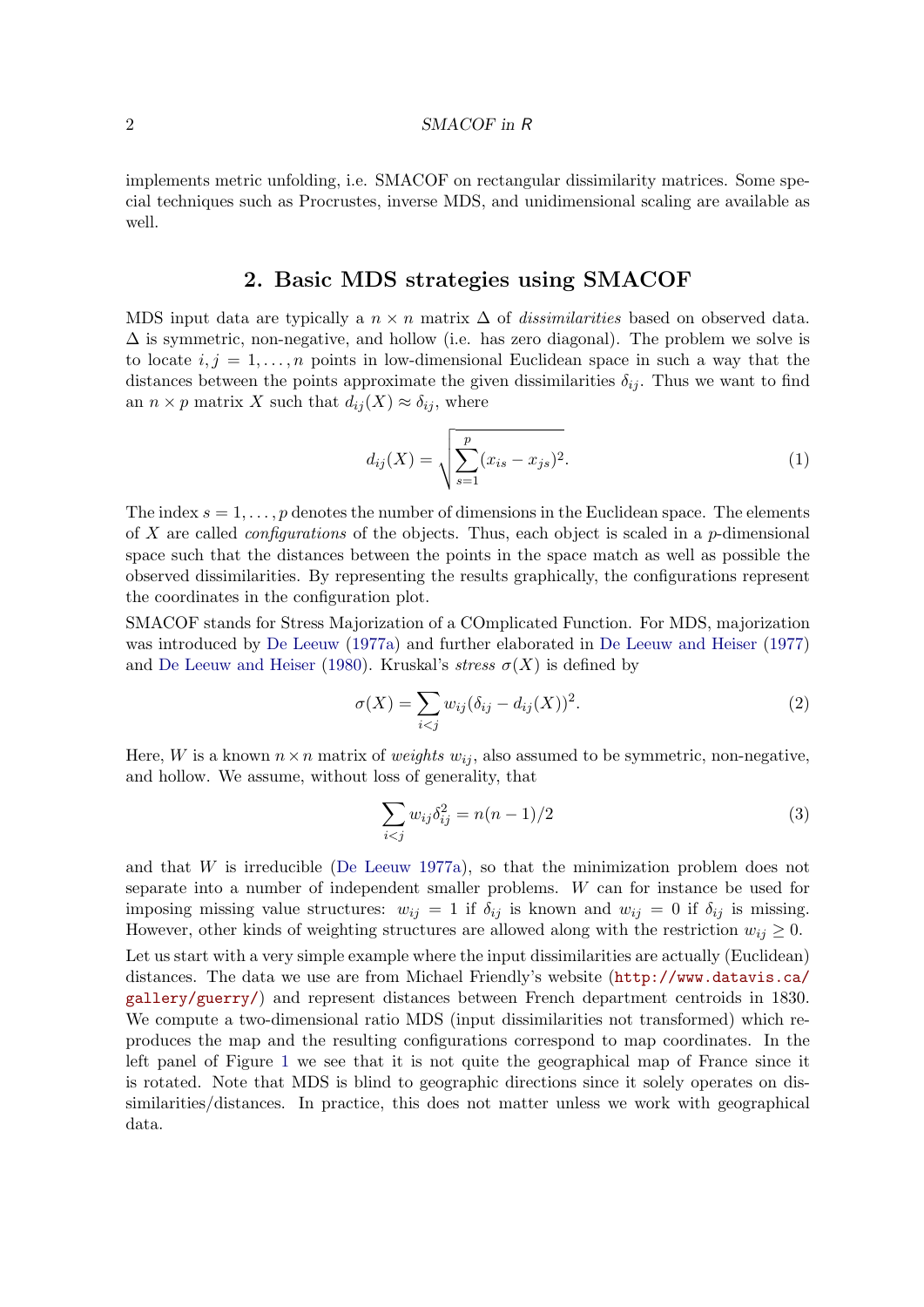

<span id="page-2-0"></span>Figure 1: Left panel: original MDS solution. Right panel: rotated MDS solution with French map as background.

```
data(Guerry)
fit.guerry <- mds(Guerry)
op <- par(mfrow = c(1,2))
plot(fit.guerry)
theta \leq -82*pi/180 ## degrees to radians
rot \leq matrix(c(cos(theta), sin(theta), -sin(theta), cos(theta)), ncol = 2)
configs82 <- fit.guerry$conf %*% rot ## rotated configurations
francemap1 <- GetMap(destfile="mypic1.png", zoom = 6, center = c(46.55, 3.05),
                    maptype = "satellite")
PlotOnStaticMap(francemap1)
text{const}(configs82*280, labels = rownames(configs82), col = "white", cex = 0.7)par(op)
```
The right panel in Figure [1](#page-2-0) shows a rotated solution (82 degrees) and the coordinates are multiplied by a dilation factor of 280. Both values are determined by trial-and-error. More sophisticated rotation/translation/dilation configuration transformations will be explained in the section on Procrustes analysis.

In practice, researchers do not have Euclidean distances as data. Having a regular subject × variables data frame, one can compute proximities such as correlations or various kind of distance measures. Having similarities such as correlations, the sim2diss helper function offers possibilities for corresponding transformations. Note that the smacof package always requires dissimilarities as input.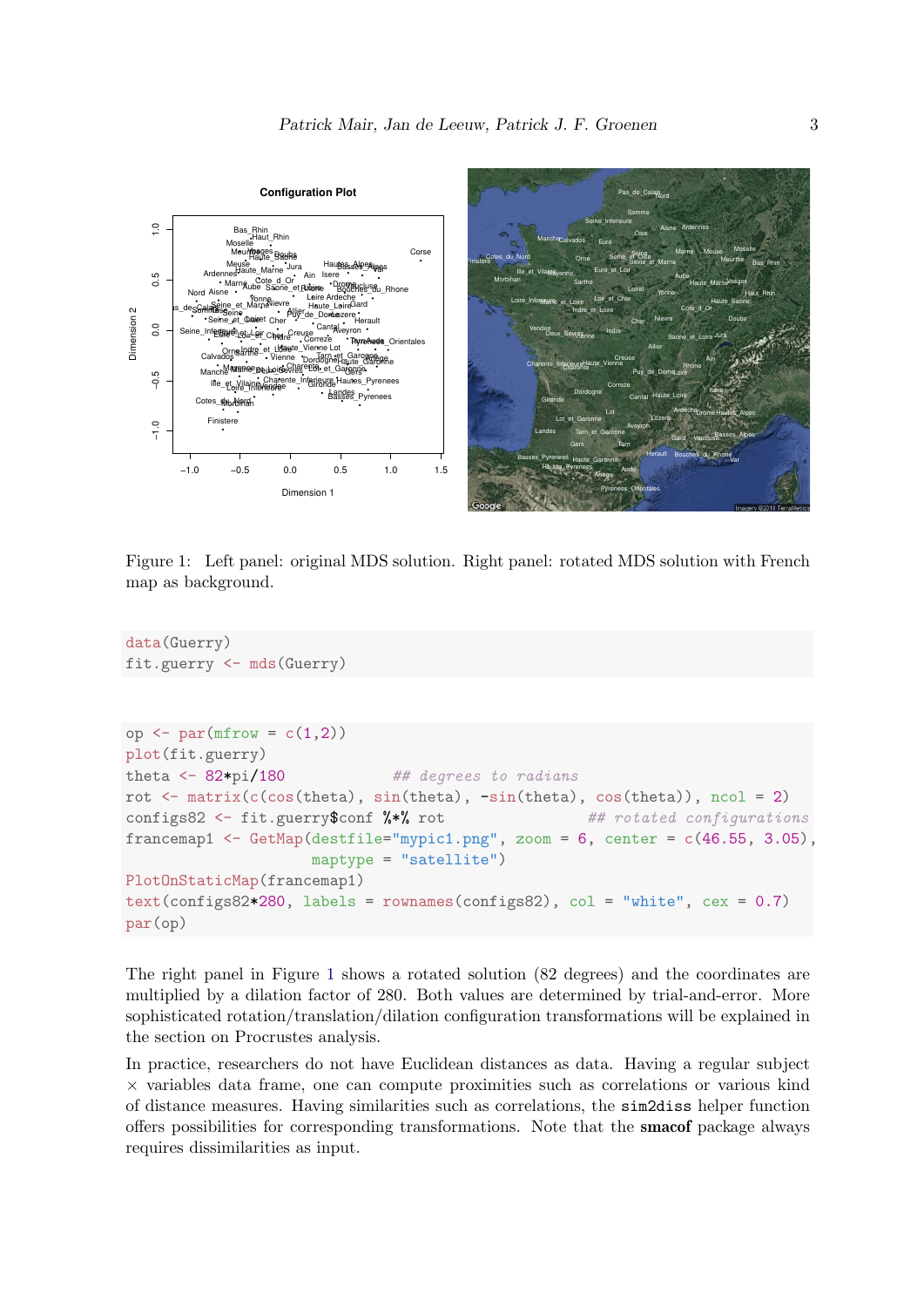The next dataset is based on ratings of 576 records by 14 judges in a German Heavy Metal magazine called Rock Hard, collected in 2013. For the moment we are only interested in the judges who rated each record on a scale from 0 (super bad) to 10 (incredibly awesome). Half point ratings were allowed. We use an MDS to explore which judges have a similar taste. We use the Euclidean distance between the judges to compute the input dissimilarities. Note that some input dissimilarities are missing (more on that in Section [2.2\)](#page-5-0). We compute a three-dimensional ratio MDS solution.

```
ratings <- RockHard[,5:18]
rockdiss <- dist(t(ratings))
fit.rock <- mds(rockdiss, ndim = 3)
fit.rock
##
## Call:
## mds(delta = rockdiss, ndim = 3)
##
## Model: Symmetric SMACOF
## Number of objects: 14
## Stress-1 value: 0.177
## Number of iterations: 109
op \leq par(mfrow = c(1,2))
plot(fit.rock, plot.dim = c(1,2), main = "Configurations D1 vs. D2")
plot(fit.rock, plot.dim = c(1,3), main = "Configurations D1 vs. D3")par(op)
```
Figure [2](#page-4-0) shows two configuration plots for the corresponding dimensions. Naturally, one could also produce a three-dimensional configuration plot using either the scatterplot3d or the rgl package.

#### 2.1. Transforming the dissimilarities

An important MDS issue in practice concerns the scale level we want to assign to the dissimilarities. This leads to the basic classical distinction between metric and nonmetric MDS. So far we did not consider transformations on the dissimilarities  $\delta_{ij}$ . MDS was used to represent the data such that their ratios would correspond to the ratios of the distances in the MDS space. This is called ratio MDS and is a special case of metric MDS.

The most popular approach, especially in the Social Sciences, are transformations that preserve the rank order of the dissimilarities, i.e. we assume that the dissimilarities are on an ordinal scale level. If such a transformation  $f$  obeys only the monotonicity constraint  $\delta_{ij} < \delta_{i'j'} \Rightarrow f(\delta_{ij}) < f(\delta_{i'j'})$ , within an MDS context it is referred to as *ordinal MDS* or non-metric MDS [\(Kruskal](#page-33-6) [1964b\)](#page-33-6). The resulting  $\hat{d}_{ij} = f(\delta_{ij})$  are commonly denoted as *disparities* which have to be chosen in an optimal way. Straightforwardly, the stress function (for the symmetric case) becomes

$$
\sigma(X) = \sum_{i < j} w_{ij} (\hat{d}_{ij} - d_{ij}(X))^2 \tag{4}
$$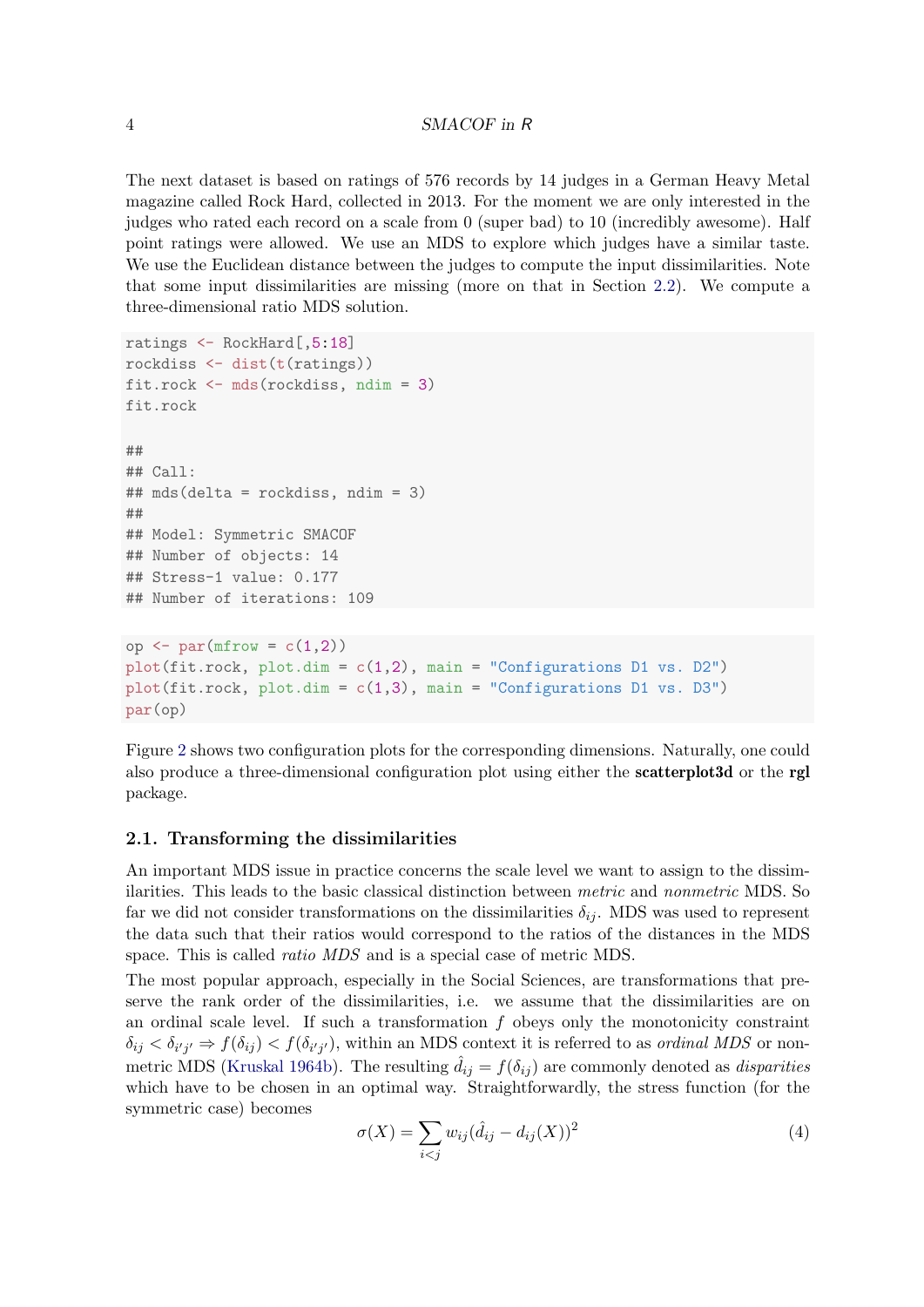

<span id="page-4-0"></span>Figure 2: Left panel: Configuration plot dimension 1 vs. 2. Right panel: Configuration plot dimension 1 vs. 3.

which we have to minimize with respect to the configurations  $X$  and, simultaneously, with respect to the disparity matrix  $\hat{D}$ . Regarding majorization, there is one additional step after each Guttman transform in iteration t: The computation of optimal  $\hat{d_{ij}}^{(t)}$  (with subsequent normalization) such that the monotonicity constraint is fulfilled. If the order of  $d_{ij}(X^{(t)})$  is the same as the order of  $\hat{d}_{ij}^{(t)}$ , the optimal update is clearly  $\hat{d}_{ij}^{(t)} = d_{ij}(X^{(t)})$ . If the orders differ, the optimal update is found by *monotone regression*.

Within this context we have to consider the case of ties in the observed ordinal dissimilarity matrix  $\Delta$ , i.e., the case of  $\delta_{ij} = \delta_{i'j'}$ . Having this case, we distinguish between three approaches: the *primary approach* ("break ties") does not necessarily require that  $\hat{d}_{ij} = \hat{d}_{i'j'}$ , whereas the (more restrictive) secondary approach does ("keep ties"). An even less restrictive version is the tertiary approach from [De Leeuw](#page-32-3) [\(1977b\)](#page-32-3), in which we require that the means of the tie-blocks are in the correct order. More details can be found in [Cox and Cox](#page-32-0) [\(2001\)](#page-32-0).

When solving the monotone (or isotonic) regression problem in step  $t$ , one particular tie approach has to be taken into account. In MDS literature this problem is referred to as primary monotone least squares regression and **smacof** solves it by means of the pooledadjacent-violators algorithm (PAVA, [Ayer, Brunk, Ewing, Reid, and Silverman](#page-30-0) [1955;](#page-30-0) [Barlow,](#page-32-4) [Bartholomew, Bremner, and Brunk](#page-32-4) [1972\)](#page-32-4).

Another, even simpler type of transformation we can consider is a linear transformation where  $\hat{d}_{ij} = f(\delta_{ij}) = a + b\delta_{ij}$ . This strategy is called *interval MDS* and plays and important role in modern metric MDS applications. In interval MDS, then, the ratio of differences of distances should be equal to the corresponding ratio of differences in the data. Having a linear transformation, we can naturally think of nonlinear transformations as well. This could be a simple polynomial transformation, logarithmic and exponential transformations, or, even more sophisticated, (monotone) spline transformations. Splines are piecewise polynomial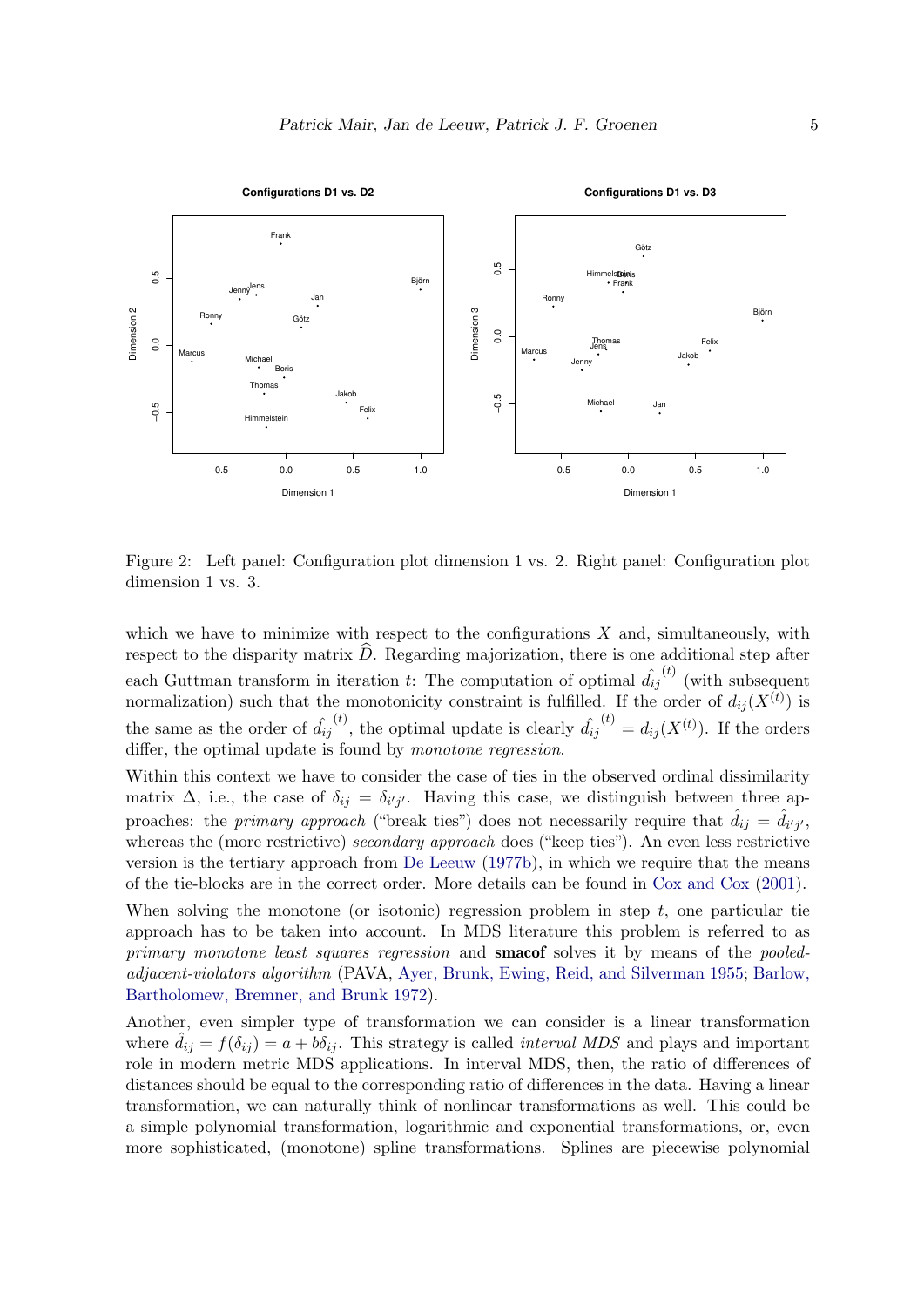functions; the "pieces" are determined by knots and the spline degree. Within an MDS context, mostly monotone splines are relevant which lead to a smoother transformation of the  $\delta_{ij}$ 's compared to monotone regression. In the **smacof** we use I-splines (integrated splines), a special type of monotone splines. More technical MDS spline details can be found in [Borg](#page-32-1) [and Groenen](#page-32-1) [\(2005,](#page-32-1) Chapter 9.6).

Transformations can be nicely shown in a Shepard diagram (see [De Leeuw and Mair](#page-33-7) [2015,](#page-33-7) for a general description). A Shepard diagram consists of a scatterplot between the dissimilarities  $\delta_{ij}$  and the configuration distances  $d_{ij}(X)$ . In addition, it shows the disparities  $\dot{d}_{ij}$  and from this we see nicely how the  $\delta_{ij}$  are transformed. Some examples of various transformations using the kinship dissimilarity data [\(Rosenberg and Kim](#page-34-0) [1975\)](#page-34-0) based in 15 kinskip terms are given in Figure [3.](#page-6-0)

```
fit.interval <- mds(kinshipdelta, type = "interval")
fit.ordinal1 <- mds(kinshipdelta, type = "ordinal", ties = "primary")
fit.ordinal2 <- mds(kinshipdelta, type = "ordinal", ties = "secondary")
fit.spline <- mds(kinshipdelta, type = "mspline", spline.intKnots = 3,
                  spline.degree = 2)
op \leq par(mfrow = c(2,2))
plot(fit.interval, plot.type = "Shepard",
     main = "Shepard Diagram (Interval MDS)", ylim = c(0.1, 1.7))
plot(fit.ordinal1, plot.type = "Shepard",
     main = "Shepard Diagram (Ordinal MDS, Primary)", ylim = c(0.1, 1.7))
plot(fit.ordinal2, plot.type = "Shepard",
     main = "Shepard Diagram (Ordinal MDS, Secondary)", ylim = c(0.1, 1.7))
plot(fit.spline, plot.type = "Shepard",
     main = "Shepard Diagram (Spline MDS)", ylim = c(0.1, 1.7))
par(op)
```
### <span id="page-5-0"></span>2.2. Missing Values

Sometimes we have the case where some input dissimilarities are missing. As usual in R, they should be coded as NA. In order to perform an MDS computation, a proper specification of the weight matrix W does the trick:  $w_{ij} = 0$  if  $\delta_{ij}$  is missing;  $w_{ij} = 1$  (or any other known weight), if  $\delta_{ij}$  non-missing. The **smacof** package does this W specification automatically if missing dissimilarities are found, the user does not have to worry about. We have already seen a corresponding example using the RockHard data.

### 2.3. Starting configurations

MDS often ends up in a local minimum, especially for low-dimensional solutions. By default, smacof performs classical scaling to determine (hopefully good) starting configurations. A common strategy to check whether the algorithm ended up in a global minimum is to try several random starting configurations and pick the one with the lowest stress value (of course, it can not be guaranteed that this solution is actually a global minimum). For an example we use the Lawler dataset [\(Lawler](#page-33-8) [1967\)](#page-33-8) examining the performance of managers. There are three criteria or traits (T1 = quality of output, T2 = ability to generate output, T3 =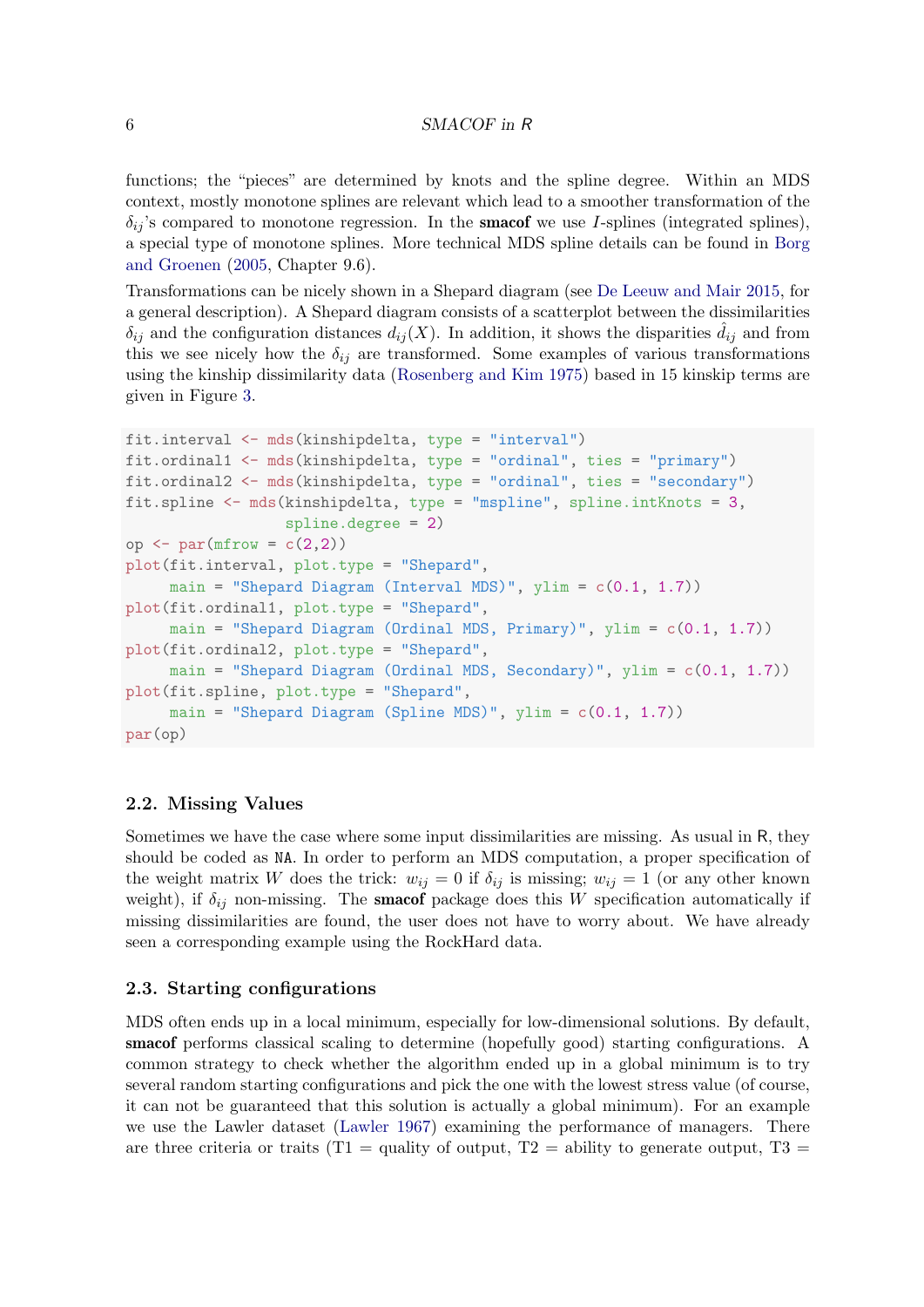

<span id="page-6-0"></span>Figure 3: Shepard diagrams for various dissimilarity transformations. Top left: Linear transformation. Top right: Monotone regression, break ties. Bottom left: Monotone regression, keep ties. Bottom right: Spline transformation (3 interior knots, cubic splines.)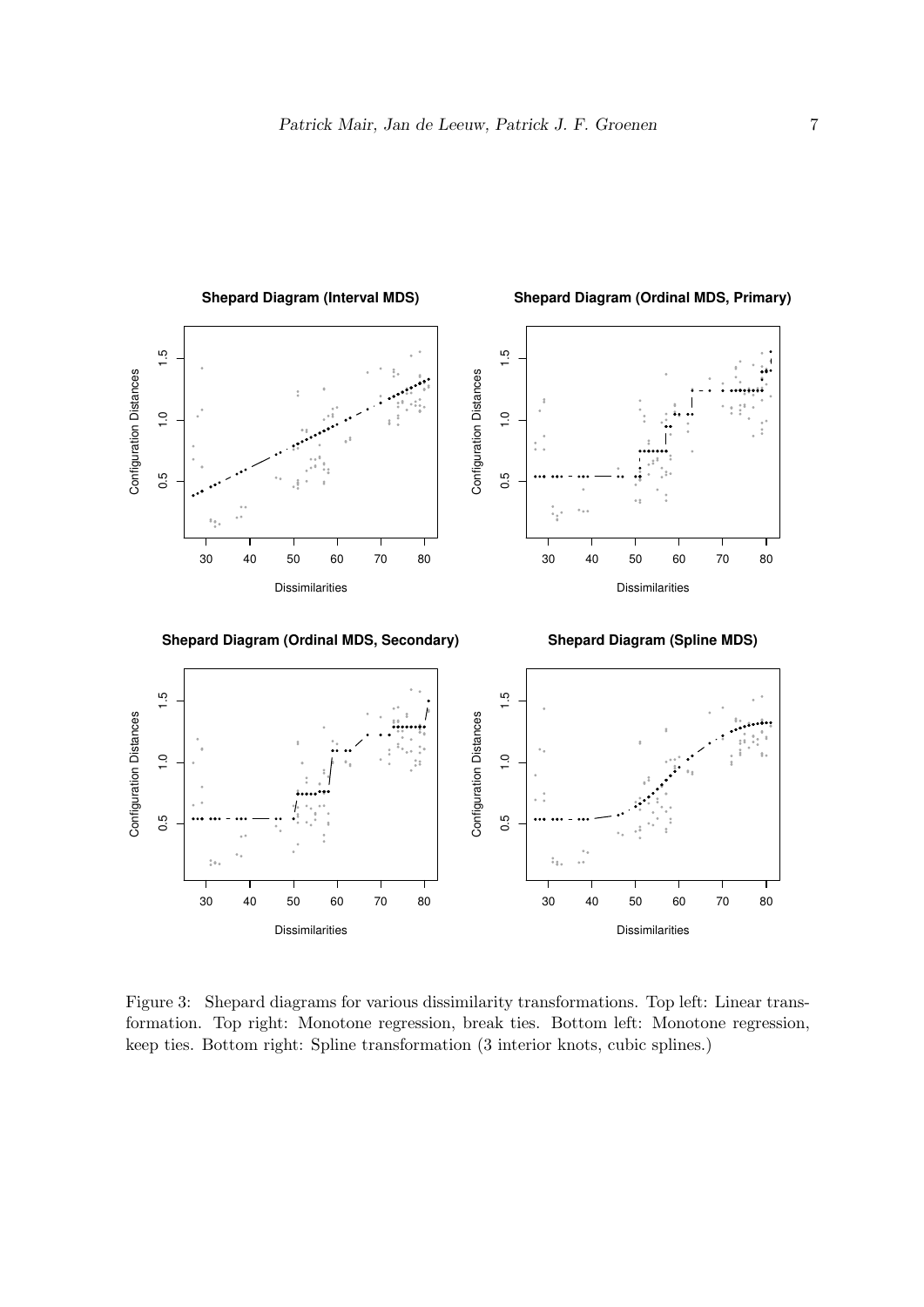demonstrated effort to perform) and three methods  $(M1 = \text{rating by superior}, M2 = \text{peer}$ rating, M3 = self-rating). We look at the stress values of the default classical scaling starting solution and 20 random starts.

```
LawlerD <- sim2diss(Lawler)
fitclas <- mds(LawlerD)
fitclas$stress
## [1] 0.2414665
stressvec <- NULL
set.seed(123)
for(i in 1:20) {
  fitran <- mds(LawlerD, init = "random")
  stressvec[i] <- fitran$stress
}
stressvec # # stress values## [1] 0.2446885 0.2668114 0.2446878 0.2675292 0.2620006 0.2623503 0.2401496
## [8] 0.2423066 0.2609520 0.2431139 0.2443404 0.2560029 0.2588567 0.2467979
## [15] 0.2436688 0.2467940 0.2554348 0.2515141 0.2529192 0.2526784
```
We see that the 7th solution is the best one of the random starts; and it is even better than the one based on classical scaling starting values.

### 2.4. MDS goodness-of-fit

MDS goodness-of-fit should be judged by the normalized stress value, the stress-per-point, the Shepard diagram, and some tests. The core output value in MDS the stress value. The raw stress value itself is not very informative. A large value does not necessarily indicate bad fit. Several normalizations have been proposed in the literature in order to make the stress value not dependent on the measurement units used in  $\Delta$  and X, respectively. A popular normalization is Kruskal's stress-1 which is given by

$$
\sigma(X) = \sqrt{\frac{\sum_{i < j} w_{ij} (\hat{d}_{ij} - d_{ij}(X))^2}{n(n-1)/2}}.
$$
\n<sup>(5)</sup>

The scaling factor in the denominator comes from the normalization given in [\(3\)](#page-1-0). We see that the stress is based on an additive decomposition: each object (point) "contributes" to the stress. The higher a point's contribution, the more "responsible" this point is with respect to lack of fit. These individual stress contributions are called "stress-per-point" and smacof returns the corresponding contributions as percentages. Thus, this concept is somewhat similar to influential points in regression.

The lower bound of the stress value is  $0$  (perfect fit), the upper bound is nontrivial (see [De Leeuw and Stoop](#page-33-9) [1984\)](#page-33-9). What is a "good" stress value then? [Kruskal](#page-33-10) [\(1964a\)](#page-33-10) gave some stress-1 benchmarks for ordinal MDS:  $0.20 =$  poor,  $0.10 =$  fair,  $0.05 =$  good,  $0.025 =$  excellent, and  $0.00 =$  perfect. As always, such general rules of thumb are problematic since there are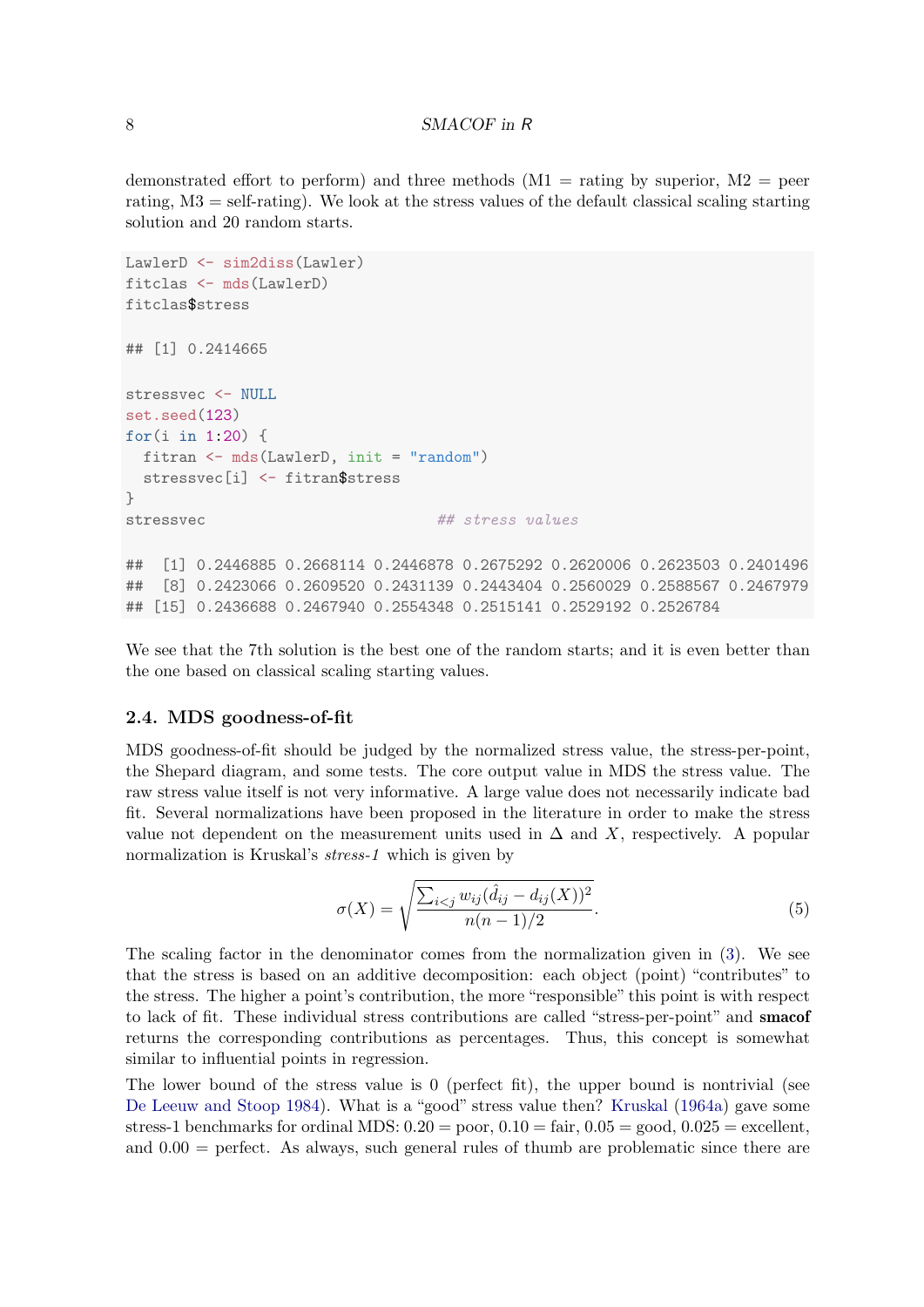many aspects that need to be considered when judging stress (see [Borg, Groenen, and Mair](#page-32-5) [2012,](#page-32-5) for details). Early approaches (e.g. [Spence and Ogilvie](#page-34-1) [1973\)](#page-34-1) suggest to use the average stress value based on random dissimilarity MDS fits as the upper benchmark. It turned out, however, that for most applications it is not too difficult to achieve a stress value that is considerably lower than this benchmark, since there is always some sort of structure in the data. Nonetheless, the smacof package provides the following utility function to compute random stress values dependent on the number of objects  $n$ , the number of dimensions  $p$ , and the type of MDS. Let us look at the average ratio MDS stress value for  $n = 9$  and  $p = 2$  (500) replications), as we had in the Lawler example above:

```
stressvec \leq randomstress(n = 9, ndim = 2, nrep = 500)
mean(stressvec)
## [1] 0.3118535
fit <- mds(LawlerD)
fit$stress
## [1] 0.2414665
```
Not surprisingly, the stress value of 0.24 in the Lawler example is clearly smaller than the average random stress. However, it can be doubted that this is really a good solution.

More modern approaches focus on permutations of the dissimilarity matrix rather than on random dissimilarities. A simple implementation is given by means of the permtest() function. Let us perform a permutation test for the Lawler example (1000 permutations):

```
set.seed(1234)
res.perm <- permtest(fit, nrep = 1000, verbose = FALSE)
res.perm
```

```
##
## Call: permtest.smacof(object = fit, nrep = 1000, verbose = FALSE)
##
## SMACOF Permutation Test
## Number of objects: 9
## Number of replications (permutations): 1000
##
## Observed stress value: 0.241
## p-value: 0.303
```
It results that our MDS fit is not significantly better than the null solutions based on the permutations ( $p = 0.303$ ). We see that permutation tests provide a more useful null distribution than the random dissimilarity approach. Figure [4](#page-9-0) shows the results.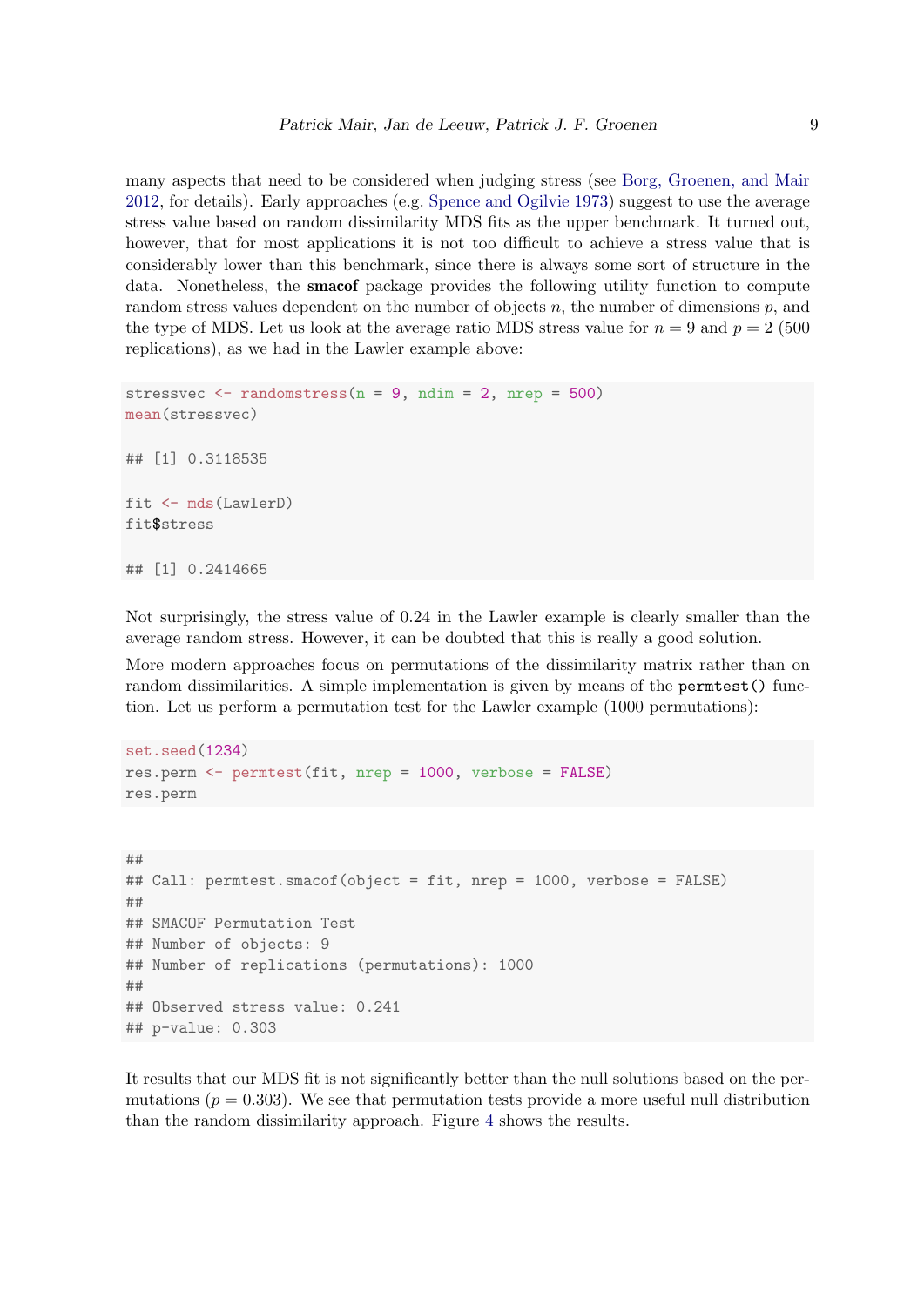

<span id="page-9-0"></span>Figure 4: Left panel: Histogram of permutation stress values (gray lines show the 5% rejection region, red line the observed stress value). Right panel: Empirical cumulative distribution function of the permuted stress values (dotted horizontal line denotes the .05 significance threshold).

op  $\leq$  par(mfrow =  $c(1,2)$ ) hist(res.perm\$stressvec, xlab = "Stress Values", main = "Histogram Permutations") abline( $v =$ quantile(res.perm\$stressvec,  $c(0.025, 0.975)$ ),  $col =$  "gray")  $abline(v = fit$stress, col = "red", lwd = 2)$ plot(res.perm) par(op)

Finally, for the same example, let us have a look at the stress-per-point contributions.

fit\$spp

## T1M1 T2M1 T3M1 T1M2 T2M2 T3M2 T1M3 ## 10.060901 14.191365 10.711705 10.831328 10.495239 12.178522 10.437050 ## T2M3 T3M3 ## 11.972371 9.121518

These values represent stress contributions in percentage and we see that T2M1 (trait: ability to generate output; method: rating by superior) is responsible for approximately 14% of the stress. A stress decomposition chart plots these values in descending order and the bubble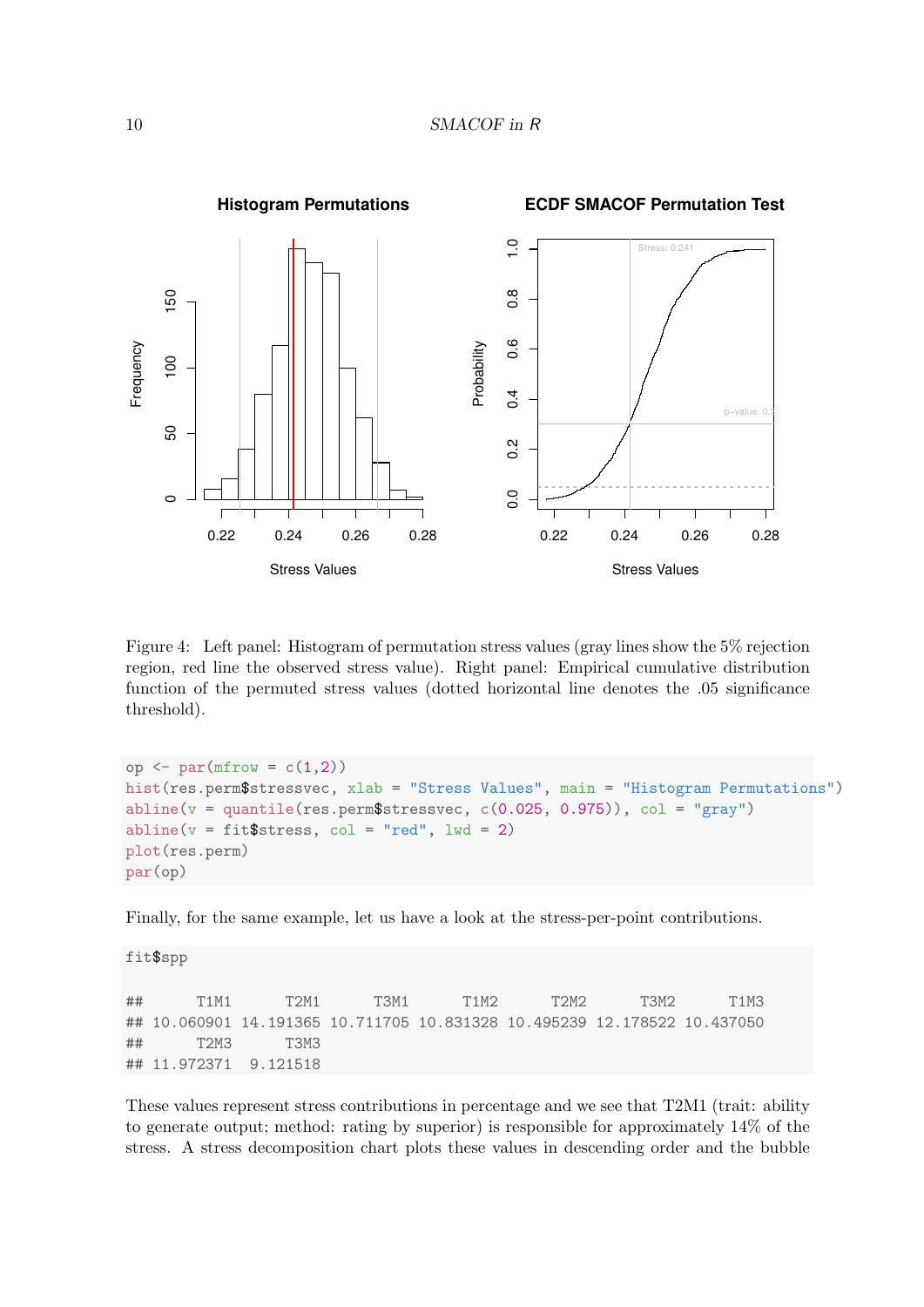

<span id="page-10-0"></span>Figure 5: Stress-per-point contribution and bubble plot for Lawler dataset.

plot combines the configuration plot with stress contributions (the larger the bubble, the smaller the contribution, and, consequently, the better the fit; see Figure [5\)](#page-10-0).

```
op \leq par(mfrow = c(1,2))
plot(fit, plot.type = "stressplot")
plot(fit, plot.type = "bubbleplot")
par(op)
```
# 3. Confirmatory MDS I: circular restrictions

The fact that quadratic surfaces frequently show up empirically leads to some interesting technical and methodological problems. In some cases it may be appropriate to require that the points computed by MDS are indeed located exactly on some parametric surface.

Here we are interested in the case in which the points in the configuration are constrained to lie on a quadratic surface [\(Cox and Cox](#page-32-6) [1991\)](#page-32-6) in  $\mathbb{R}^p$ . In  $\mathbb{R}^2$ , important special cases are a circle, ellipse, hyperbola, and parabola; in  $\mathbb{R}^3$ , corresponding special cases are a sphere and an ellipsoid.

We call the technique of placing the points on the MDS with quadratic constraints MDS-Q. [Borg and Groenen](#page-32-1) [\(2005\)](#page-32-1) call this type of MDS weakly constrained MDS since the external quadratic restrictions are not necessarily forced. In the most general form of MDS-Q the vector of configurations  $\mathbf{x}_i$ , each of length p, must satisfy

$$
\mathbf{x}'_i \Lambda \mathbf{x}_i + 2\mathbf{x}'_i \boldsymbol{\beta} + \gamma = 0,\tag{6}
$$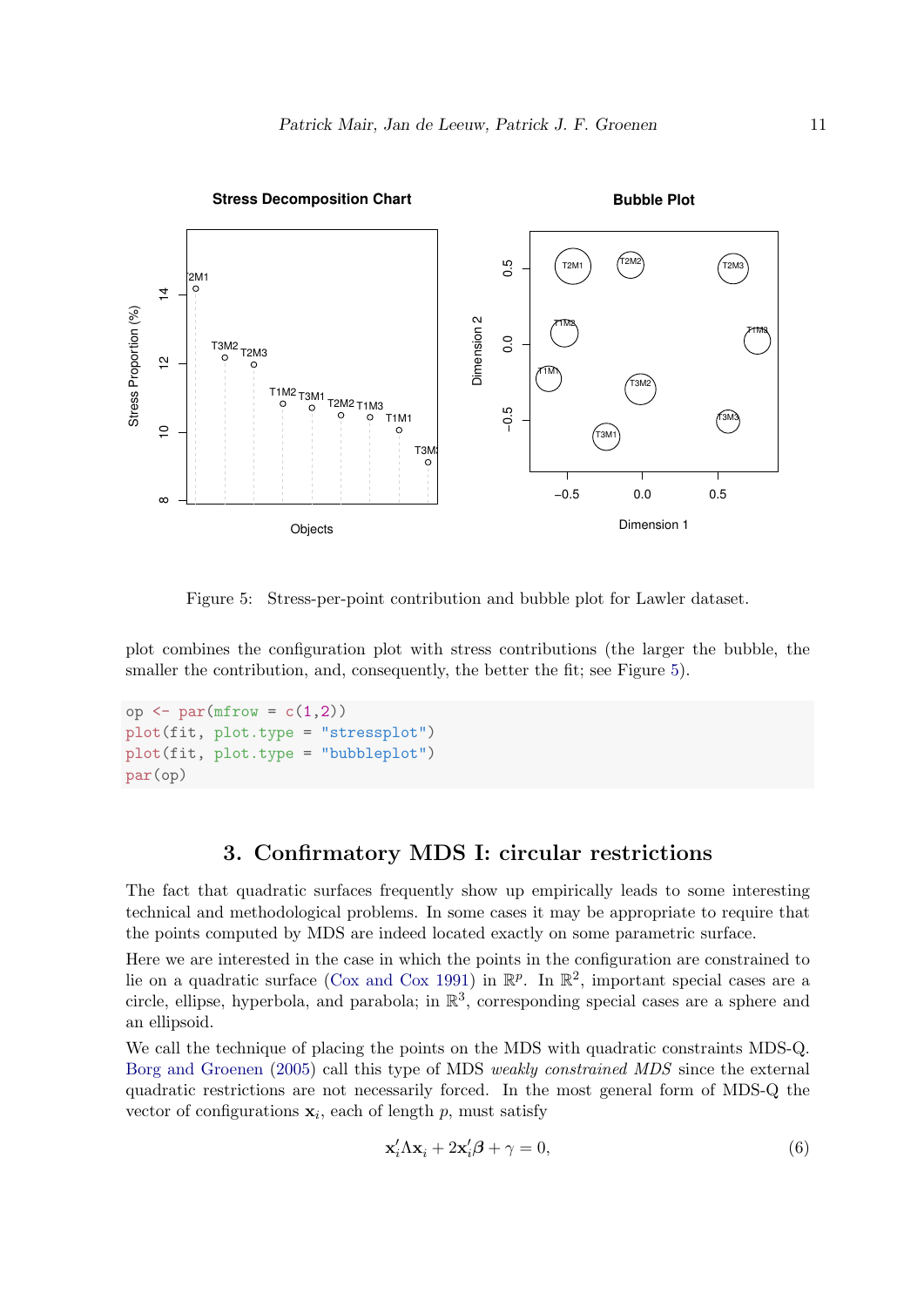for some  $p \times p$  matrix  $\Lambda$ , some p-element vector  $\beta$ , and some constant  $\gamma$ . Because of the invariance of the distance function under translations we can put the center of the surface in the origin. And because distance is invariant under rotation, we can also require, without loss of generality, that  $\Lambda$  is diagonal. This covers conics (ellipse, hyperbola, parabola) in  $\mathbb{R}^2$ , and the various kinds of ellipsoids, hyperboloids, paraboloids, and cylinders in  $\mathbb{R}^3$ . In the case of ellipsoids and hyperboloids we can choose  $\beta = 0$  and  $\gamma = -1$ , such that the constraints become  $\mathbf{x}'_i \Lambda \mathbf{x}_i = 1$ . For ellipsoids, the matrix  $\Lambda$  is positive semi-definite which means that we can also write

$$
\mathbf{x}_i = \Lambda^{1/2} \mathbf{z}_i, \text{ where } \|\mathbf{z}_i\| = 1 \text{ for all } i. \tag{7}
$$

And, of course, spheres are ellipses in which the matrix  $\Lambda$  is scalar, i.e.  $\Lambda = \lambda I$ .

There are several strategies for fitting MDS-Q. The package smacof allows for the following approaches: Primal methods, in which the constraints are incorporated in parametric form directly into the loss function, and dual methods, where constraints are imposed at convergence by using penalty or Lagrangian terms. The dual method is known as CMDA (Constrained/Confirmatory Monotone Distance Analysis). It was proposed by [Borg and Lin](#page-32-7)[goes](#page-32-7) [\(1979,](#page-32-7) [1980\)](#page-32-8) and discussed in [Borg and Groenen](#page-32-1) [\(2005,](#page-32-1) Section 10.4). The idea is to impose the restrictions directly on the distances and not on the configurations. This makes the method more specific to MDS.

As an example, we use Ekman's color data [\(Ekman](#page-33-11) [1954\)](#page-33-11). The dataset, as provided in the package represents similarities for 14 colors. These need to be converted into dissimilarities (by simply subtracting from 1). Fitting a basic ordinal MDS on the data we see that the colors are almost aligned in a circle (left panel of Figure [6\)](#page-12-0). Using spherical SMACOF, we can actually restrict these configurations to be on a circle.

ekmanD <- sim2diss(ekman, method = 1) fit.basic <- mds(ekmanD, type = "ordinal") fit.circ <- smacofSphere(ekmanD, type = "ordinal", verbose = FALSE)

By looking at the stress values we see that the restricted solution (stress-1: 0.0322) is not much worse than the unrestricted solution (stress-1: 0.0233).

### 4. Confirmatory MDS II: external restrictions

### 4.1. Linear restrictions

[De Leeuw and Heiser](#page-33-5) [\(1980\)](#page-33-5) introduced a SMACOF version with restrictions on the config-uration matrix X which [Borg and Groenen](#page-32-1)  $(2005, Chapter 10)$  $(2005, Chapter 10)$  call *confirmatory MDS with* external constraints (see also [Heiser and Meulman](#page-33-12) [1983\)](#page-33-12). The basic idea behind this approach is that the researcher has some substantive underlying theory regarding a decomposition of the dissimilarities. We start with the simplest restriction in terms of a linear combination, show the majorization solution and then present some additional possibilities for constraints. The linear restriction in its basic form is

<span id="page-11-0"></span>
$$
X = ZC \tag{8}
$$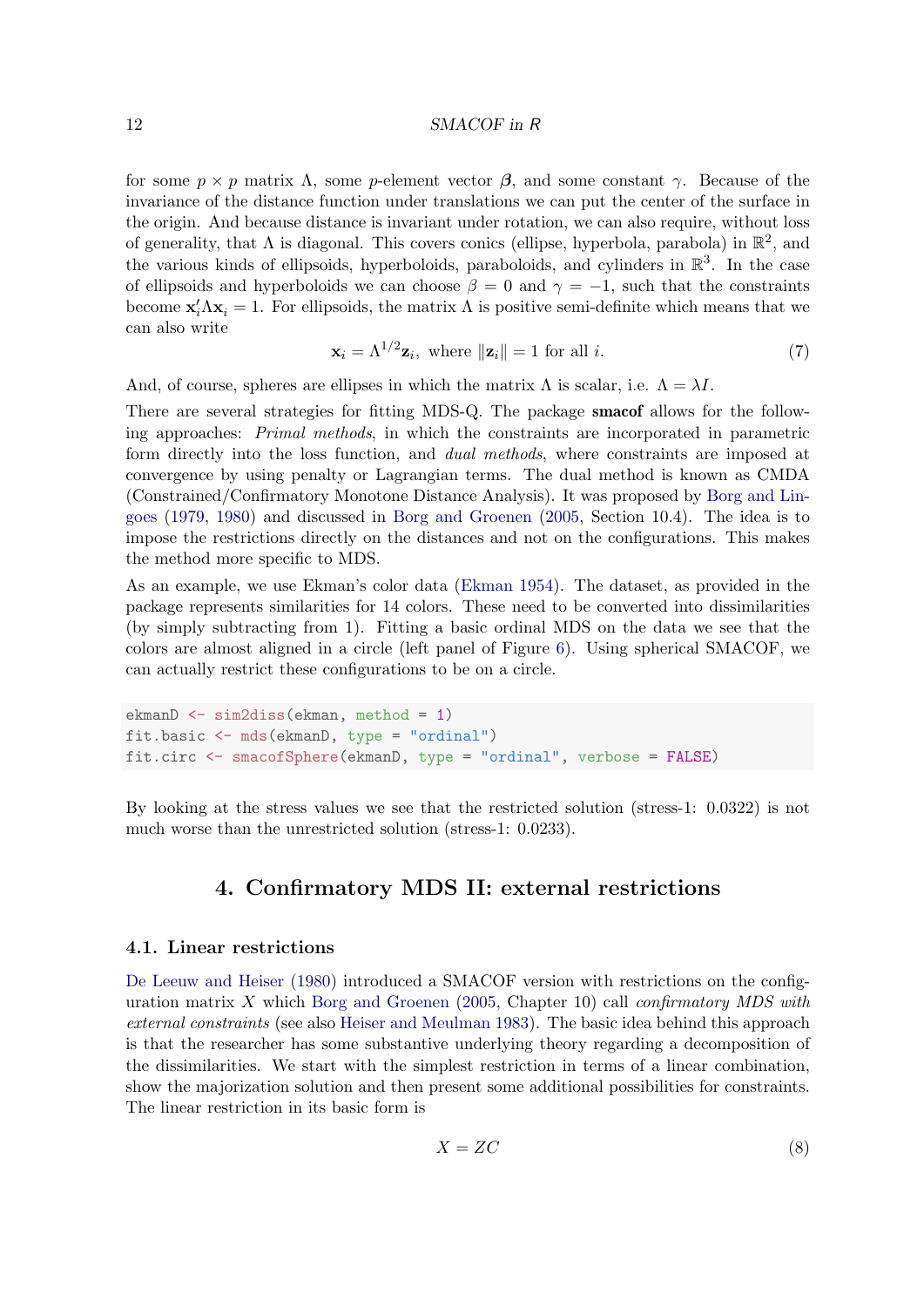

<span id="page-12-0"></span>Figure 6: Left panel: ordinal MDS (unrestricted). Right panel: ordinal MDS with spherical restrictions (dual algorithm).

where Z is a known predictor matrix of dimension  $n \times q$   $(q \geq p)$ . The predictors can be numeric in terms of external covariates or one can specify an ANOVA-like design matrix. C is a  $q \times p$  matrix of regression weights to be estimated.

### 4.2. Additional restrictions

Basically, the smacof package allows the user to implement arbitrary configuration restrictions by specifying a corresponding update function for  $X$ . Nevertheless, we provide additional restriction possibilities which are commonly used. Besides the classical linear restriction described above, for the special case of number of predictors equal number of dimensions, i.e.  $q =$ p, the square matrix C can be restricted to be diagonal:  $C = diag(c_{11}, c_{22}, \ldots, c_{ss}, \ldots, c_{qq}).$ Combining unrestricted, linearly restricted and the diagonally restricted models leads to a framework of a partially restricted  $X$ . [De Leeuw and Heiser](#page-33-5) [\(1980\)](#page-33-5) use the block notation

<span id="page-12-1"></span>
$$
X = \begin{bmatrix} X_1 & ZC_1 & C_2 \end{bmatrix} \tag{9}
$$

in which  $X_1$  is the unrestricted part and of dimension  $n \times q_1$ .  $ZC_1$  is the linearly restricted part of dimension  $n \times q_2$  and  $C_2$  is a diagonal matrix of order n which can be either present or absent. The corresponding models are commonly coded as triples  $(q_1, q_2, q_3)$  denoting the number of dimensions contributed by each component:  $q_1$  is the number of unrestricted dimensions,  $q_2$  the number of linearly restricted dimensions, and  $q_3$  is either zero or one, depending on presence or absence of the diagonal matrix  $C_2$ . An important special case and the one which is also implemented in **smacof** is  $(q, 0, 1)$  which is a q-dimensional MDS model with uniquenesses [\(Bentler and Weeks](#page-32-9) [1978\)](#page-32-9).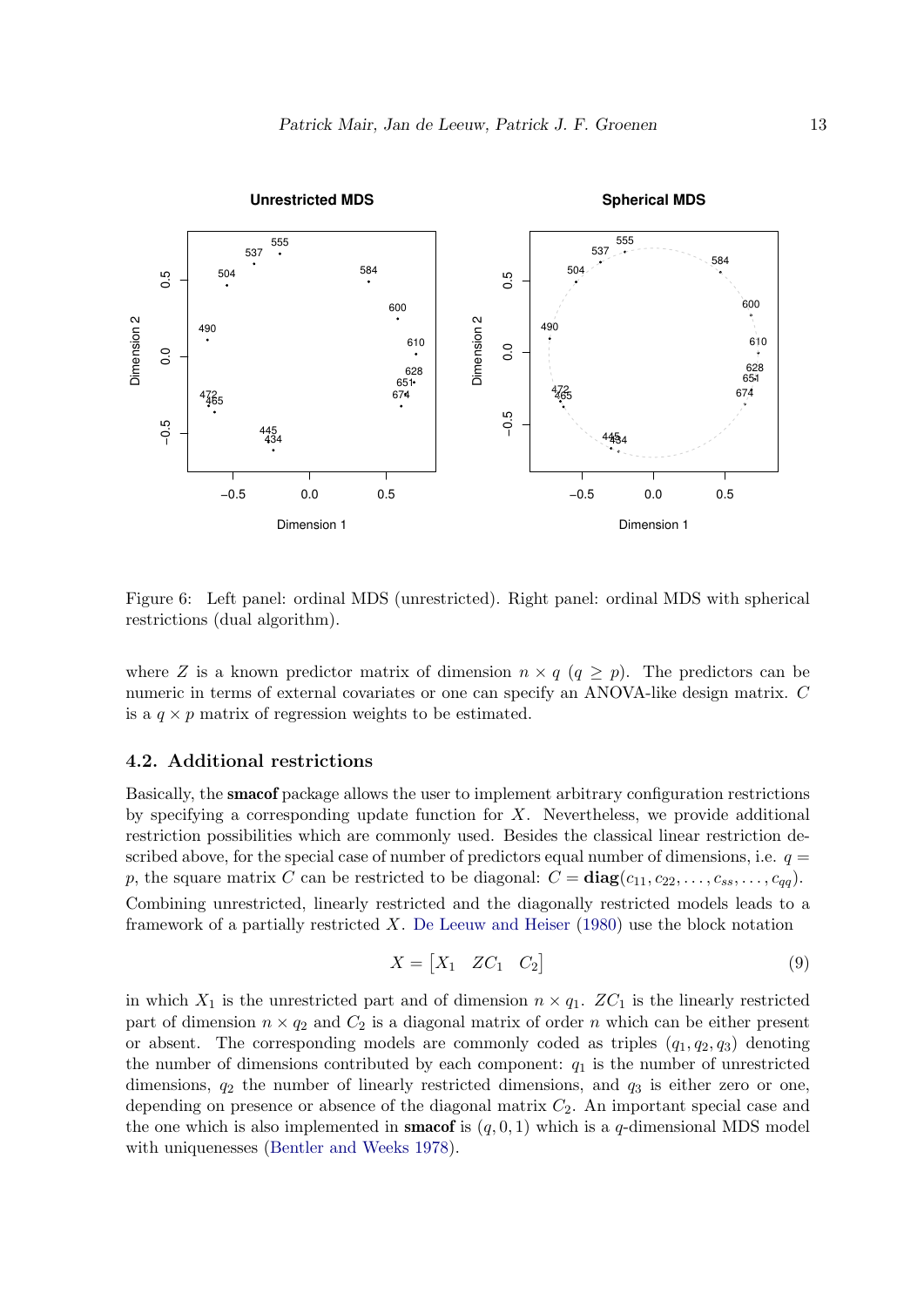Further specifications of this partially restricted framework can be found in [De Leeuw and](#page-33-5) [Heiser](#page-33-5) [\(1980\)](#page-33-5) and additional elaborations in [Borg and Groenen](#page-32-1) [\(2005,](#page-32-1) Chapter 10).

#### 4.3. Optimal scaling on external constraints

[Meulman](#page-33-13) [\(1992\)](#page-33-13) incorporates the MDS approach into Gifi's optimal scaling model family [\(Gifi](#page-33-14) [1990;](#page-33-14) [De Leeuw and Mair](#page-33-15) [2009a\)](#page-33-15). In each MDS majorizaition iteration there is one more optimal scaling step in the external constraints. Consequently, Equation [\(8\)](#page-11-0) changes to

$$
X = \hat{Z}C.
$$
 (10)

Each predictor variable  $z_1, \ldots, z_q$  is subject to an optimal scaling transformation. The classical case is to scale in an ordinal way (i.e. monotone regression) but we can think of additional transformations which we have already applied to the dissimilarities such as interval and monotone splines. All of these transformations (plus a spline without monotonicity constraints) are implemented in **smacof**. They are not only applicable to the linearly constrained configurations but also to all kinds of configuration restrictions presented above. Especially if we think of the general De Leeuw-Heiser framework as given in [\(9\)](#page-12-1) and which changes to

$$
X = \begin{bmatrix} X_1 & \hat{Z}C_1 & C_2 \end{bmatrix},\tag{11}
$$

the possibilities for specifiying constrained MDS models is MDS.

Let's look at an example using the classical morse code data [\(Rothkopf](#page-34-2) [1957\)](#page-34-2). Let us fit and unconstrained solution (i.e. a regular, ordinal MDS) and an ordinal solution with external constraints, subject to optimal scaling (see [Borg and Groenen](#page-32-1) [2005,](#page-32-1) p. 234). The external data refer to the signal type (all short beeps, more short than long beeps, same short and long beeps, more long than short beeps, all long beeps) and the signal length (9 categories). In this case the analysis leads to an MDS with regional constraints.

```
res.unc <- smacofSym(morse, type = "ordinal")
res.parreg <- smacofConstraint(morse, type = "ordinal", ties = "primary",
                               constraint = "linear",
                               external = morsescales[,2:3],
                               constraint.type = "ordinal",
                               init = res.unc$conf)
```
For the unconstrained solution we get a stress-1 value of 0.181. For the theory-consistent solution the stress is 0.246 which is only slightly worse than the first fit. The corresponding configuration plots are given in Figure [7.](#page-14-0)

```
op \leq par(mfrow = c(1,2))
plot(res.unc, main = "Unconditional MDS")
plot(res.parreg, main = "Regional MDS")
par(op)
```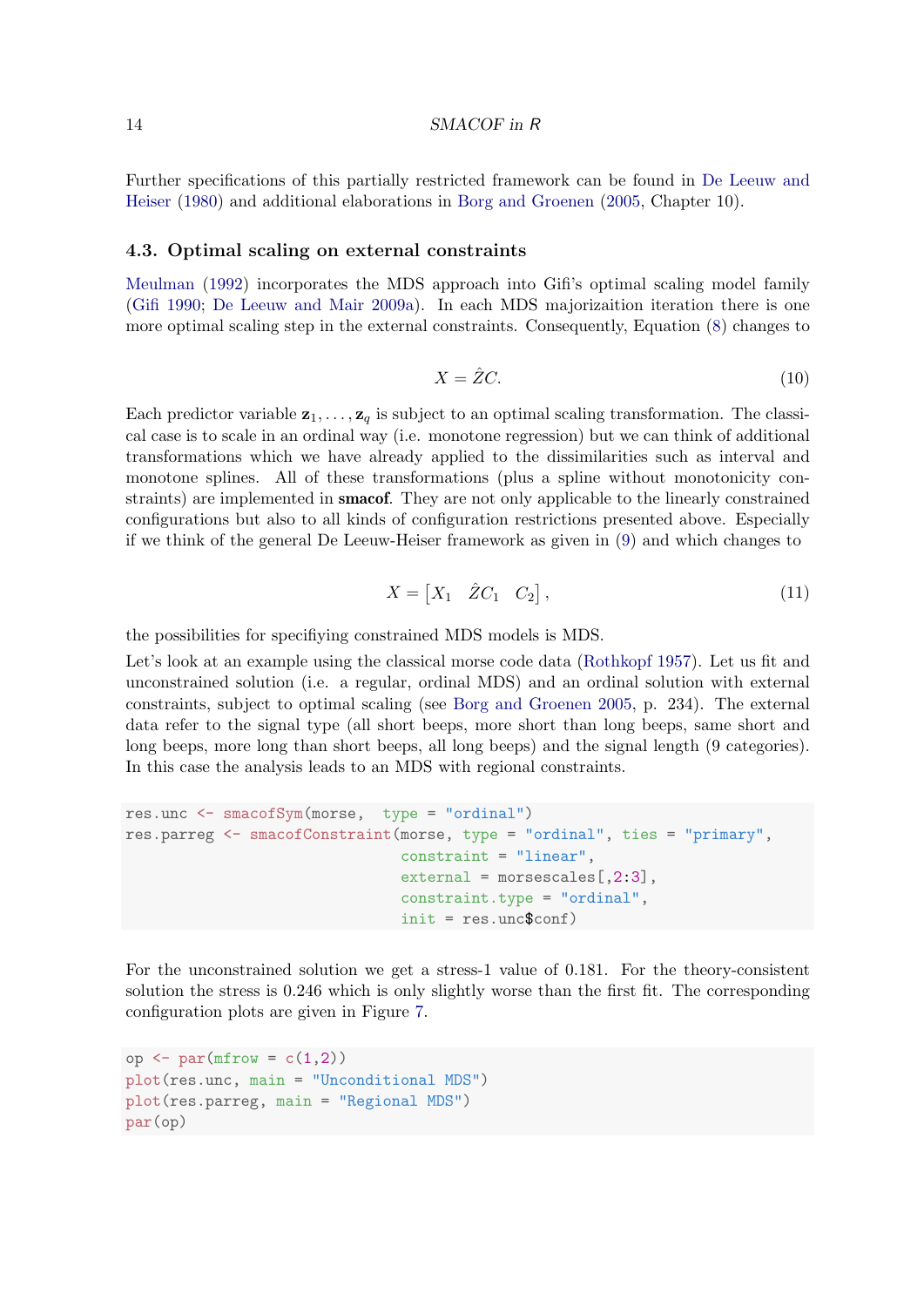

<span id="page-14-0"></span>Figure 7: Left panel: ordinal MDS (unrestricted). Right panel: ordinal MDS with external configuration restrictions, optimally scaled.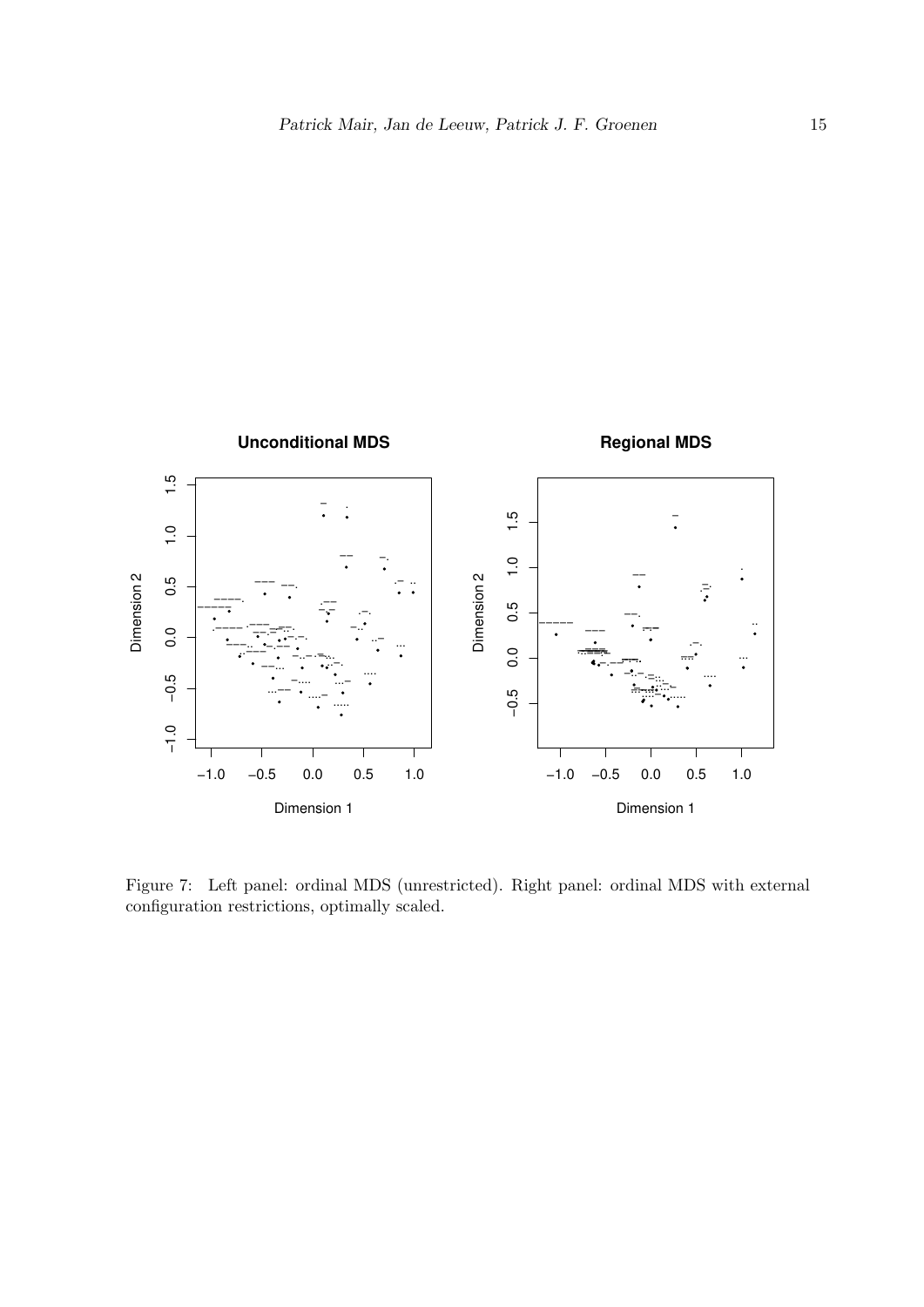## 5. SMACOF for individual differences

Individual difference scaling models are an extension of the standard MDS setting in terms of  $k = 1, \ldots, K$  separate  $n \times n$  symmetric dissimilarty matrices  $\Delta_k$ . A typical situation is, e.g., that we have  $K$  judges and each of them produces a dissimilarity matrix or that we have K replications on some MDS data. The very classical approach for MDS computation on such structures is INDSCAL (INdividual Differences SCALing; [Carroll and Chang](#page-32-10) [1970\)](#page-32-10). An elaborated overview of additional algorithms is given in [Borg and Groenen](#page-32-1) [\(2005,](#page-32-1) Chapter 22).

We will focus on the majorization solution and collect the  $\Delta_k$  matrices in a block-diagonal structure

$$
\Delta^* = \begin{bmatrix} \Delta_1 & & & \\ & \Delta_2 & & \\ & & \ddots & \\ & & & \Delta_K \end{bmatrix}.
$$

The corresponding observed distances are denoted by  $\delta_{ij,k}$ . Similarly, we merge the resulting configurations  $X_k$  into the configuration supermatrix

$$
X^* = \begin{bmatrix} X_1 \\ X_2 \\ \vdots \\ X_K \end{bmatrix}.
$$

Allowing for weight matrices  $W_k$  with elements  $w_{i,k}$ , the total stress to be minimized, consisting of the single  $\sigma(X_k)$ 's, can be written as

$$
\sigma(X^*) = \sum_{k=1}^K \sum_{i < j} w_{ij,k} (\delta_{ij,k} - d_{ij}(X_k))^2. \tag{12}
$$

In individual difference models there is an additional issue regarding the distance computations. We compute a configuration matrix  $X_k$  for each individual, but we constrain the  $X_k$ by only allowing differential weighting of each dimension by each individual. If we think of a linear decomposition of  $X_k$ , as described in the former section, we have

<span id="page-15-0"></span>
$$
X_k = Z C_k \tag{13}
$$

with the  $C_k$  diagonal matrices of order  $p$ . The weighted Euclidean distance can be expressed as

$$
d_{ij}(ZC_k) = \sqrt{\sum_{s=1}^{p} (c_{ss,k}z_{is} - c_{ss,k}z_{js})^2} = \sqrt{\sum_{s=1}^{p} c_{ss,k}^2 (z_{is} - z_{js})^2}.
$$
 (14)

Z is the  $n \times p$  matrix of coordinates of the so called *group stimulus space* or *common space*. If  $C_k = I$  for all k we get the so called *identity model*.

In brief, we present three extensions of the classical INDSCAL approach above. [Carroll and](#page-32-10) [Chang](#page-32-10) [\(1970\)](#page-32-10) extend differential weighting by means of the generalized Euclidean distance,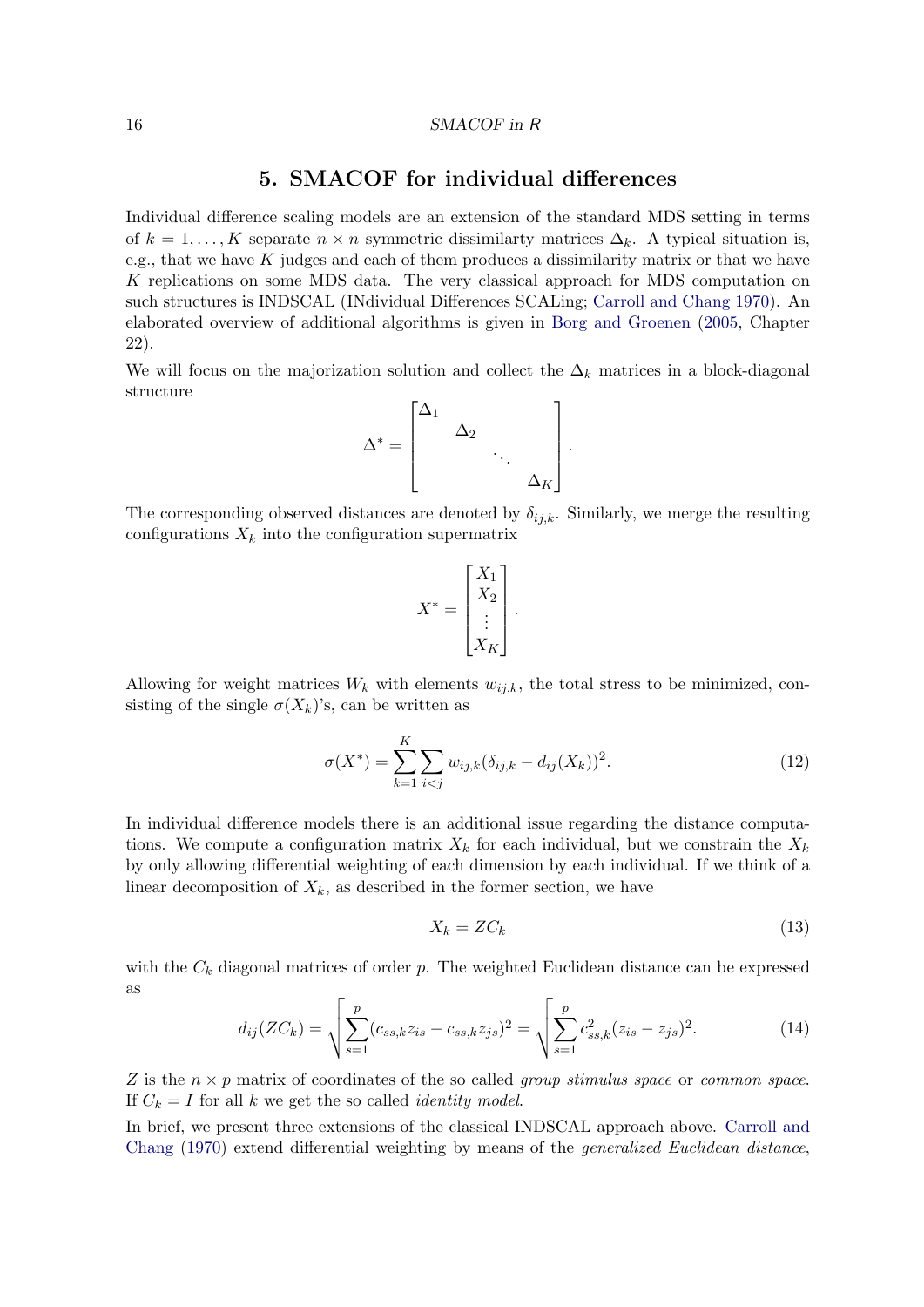allowing the  $C_k$  in [\(13\)](#page-15-0) to be general, and not necessarily diagonal. This means

$$
d_{ij}(X_k) = \sqrt{\sum_{s=1}^p \sum_{s'=1}^p (x_{is} - x_{js}) h_{ss',k}(x_{is'} - x_{js'})},\tag{15}
$$

with  $H_k = C_k C'_k$ . This is known as the IDIOSCAL (Individual DIfferences in Orientation SCALing) model. For identification purposes  $H_k$  can be decomposed in various ways. The spectral decomposition (Carroll-Chang decomposition) leads to

$$
H_k = U_k \Lambda U'_k \tag{16}
$$

where  $U_k U'_k = I$  and  $\Lambda_k = \text{diag}(\lambda_{ij})$ . The Tucker-Harshman decomposition implies

$$
H_k = D_k R_k D_k \tag{17}
$$

where  $D_k$  is a diagonal matrix of standard deviations and  $R_i$  a correlation matrix. This is often combined with the normalization

$$
\frac{1}{K}\sum_{k=1}^{K}H_k = I\tag{18}
$$

proposed by Schönemann [\(1972\)](#page-34-3). The models currently implemented in **smacof** are ID-IOSCAL, INDSCAL with  $C_k$  restricted to be diagonal, and the identity model with  $C_k = I$ . Additional models can be found in [Cox and Cox](#page-32-0) [\(2001,](#page-32-0) Chapter 10).

## 6. Unfolding Models

Unfolding models are somewhat different from the models presented so far. The input matrix is not a symmetric matrix anymore. The prototypical case for such an input matrix is that we have  $n_1$  individuals or judges which rate  $n_2$  objects or stimuli. Therefore, MDS becomes a model for preferential choice which is commonly referred to as an *unfolding model*. The basic idea is that the ratings and the judges are represented on the same scale and for each judge, the corresponding line can be folded together at the judge's point and his original rankings are observed [\(Cox and Cox](#page-32-0) [2001,](#page-32-0) p.165). This principle of scaling is sometimes denoted as Coombs scaling [\(Coombs](#page-32-11) [1950\)](#page-32-11). Detailed explanations on various unfolding techniques can be found in [Borg and Groenen](#page-32-1) [\(2005,](#page-32-1) Chapters 14-16). We will limit our explanations to the SMACOF version of metric unfolding.

Let us assume an observed dissimilarity (preference) matrix  $\Delta$  of dimension  $n_1 \times n_2$  with elements  $\delta_{ij}$ . For rectangular SMACOF the resulting configuration matrix X is partitioned into two matrices:  $X_1$  of dimension  $n_1 \times p$  as the individual's or judge's configuration, and  $X_2$  of dimension  $n_2 \times p$  as the object's configuration matrix. Consequently, stress can be represented as

$$
\sigma(X_1, X_2) = \sum_{i=1}^{n_1} \sum_{j=1}^{n_2} w_{ij} (\delta_{ij} - d_{ij}(X_1, X_2))^2
$$
\n(19)

with

$$
d_{ij}(X_1, X_2) = \sqrt{\sum_{s=1}^p (x_{1is} - x_{2js})^2}.
$$
 (20)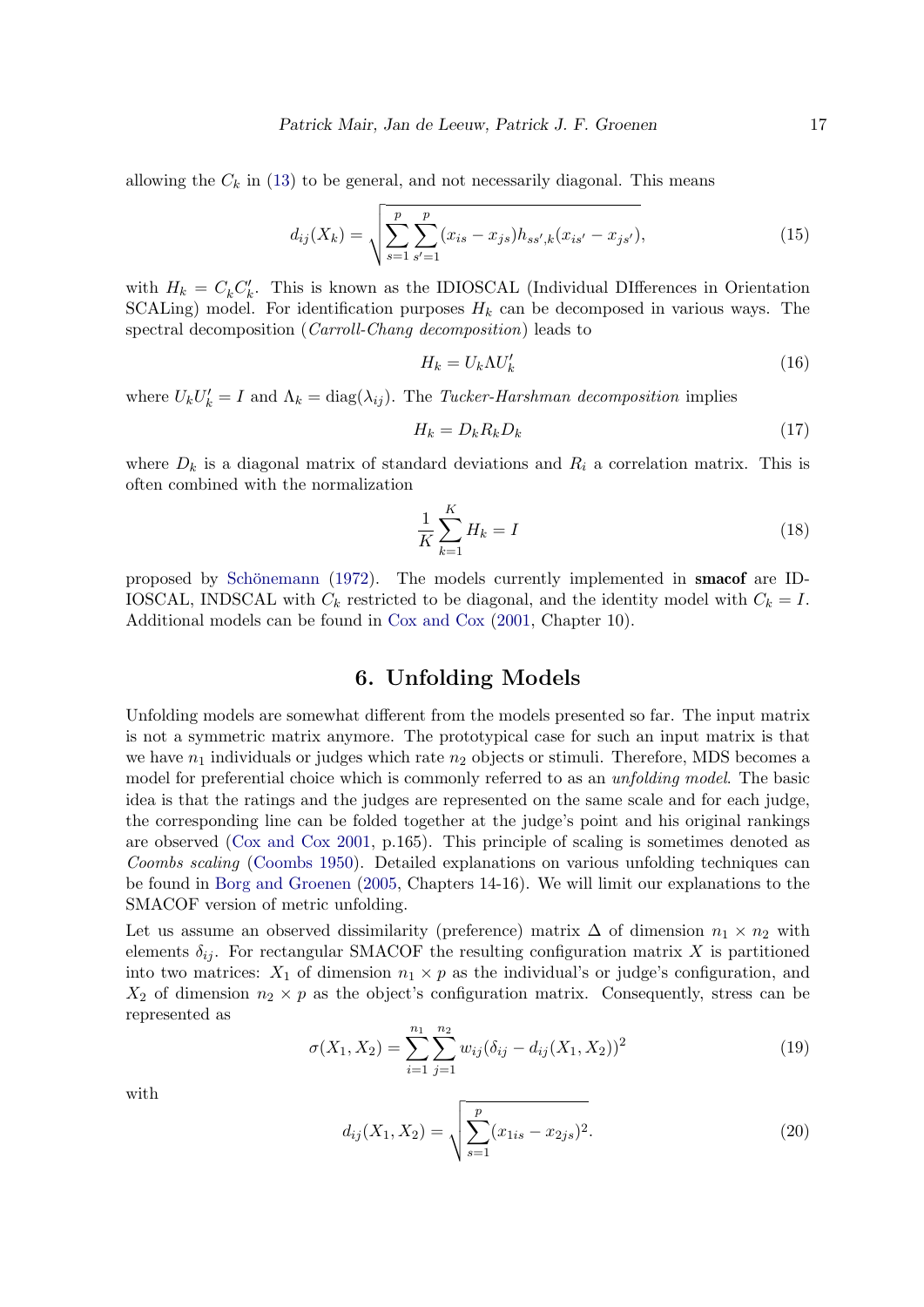So far, only the metric version of unfolding is implemented in smacof. Nonmetric (ordinal) unfolding is slightly more complicated. The original techniques proposed by [Coombs](#page-32-12) [\(1964\)](#page-32-12) were purely nonmetric and did not even lead to metric representations. The ranking information is row-conditional, which means we cannot compare the ranks given by individual  $i$  to the ranks given by individual  $k$ . The order is defined only within rows. Metric data are generally unconditional, because we can compare numbers both within and between rows. Because of the paucity of information (only rank order, only row-conditional, only off-diagonal) the usual Kruskal approach to nonmetric unfolding often leads to degenerate solutions, even after clever renormalization and partitioning of the loss function. In nonmetric unfolding the Stress becomes

$$
\sigma(X_1, X_2) = \sum_{i=1}^{n_1} \sum_{j=1}^{n_2} w_{ij} (\hat{d}_{ij} - d_{ij}(X_1, X_2))^2
$$

with  $d_{ij} = f(\delta_{ij})$  reflecting a monotone regression on the dissimilarities. Degenerate solutions are characterized by constant disparities. [Busing, Groenen, and Heiser](#page-32-13) [\(2005\)](#page-32-13) identify constant d-hats using the coefficient of variation and, subsequently, penalize nonmetric transformations of the dissimilarities with small variation. They present a majorization approach for minimizing the adjusted loss function which is a topic of future implementation.

As an example, let us use the RockHard data once more. This time we will not collapse the bands by means of distance computations between the judges (as in the introductory MDS section). Rather, we try to compute and plot configurations for the rows (bands/albums) and columns (judges) in the same space. Note that the input data need to represent dissimilarities: that is, if a judge rated an album very high, the dissimilarity value should be low and vice versa. Therefore, we reverse the coding of the input data.

```
ratings <- 11-RockHard[,5:18] ## reverse ratings
rownames(ratings) <- RockHard[,"Band"]
fit.rock <- unfolding(ratings) ## 2D metric unfolding solution
fit.rock
##
## Call: unfolding(delta = ratings)
##
## Model: Rectangular smacof
## Number of subjects: 576
## Number of objects: 14
## Transformation: none
## Conditionality: matrix
##
## Stress-1 value: 0.287991
## Penalized Stress: 1.208546
## Number of iterations: 46
```
We see that the stress value is considerably high. We could consider a three-dimensional solution but for illustration purposes the 2D solution is just fine. In Figure [8](#page-19-0) we give the joint configuration plot. We label all the judges and the 10 best and 10 worst rated bands.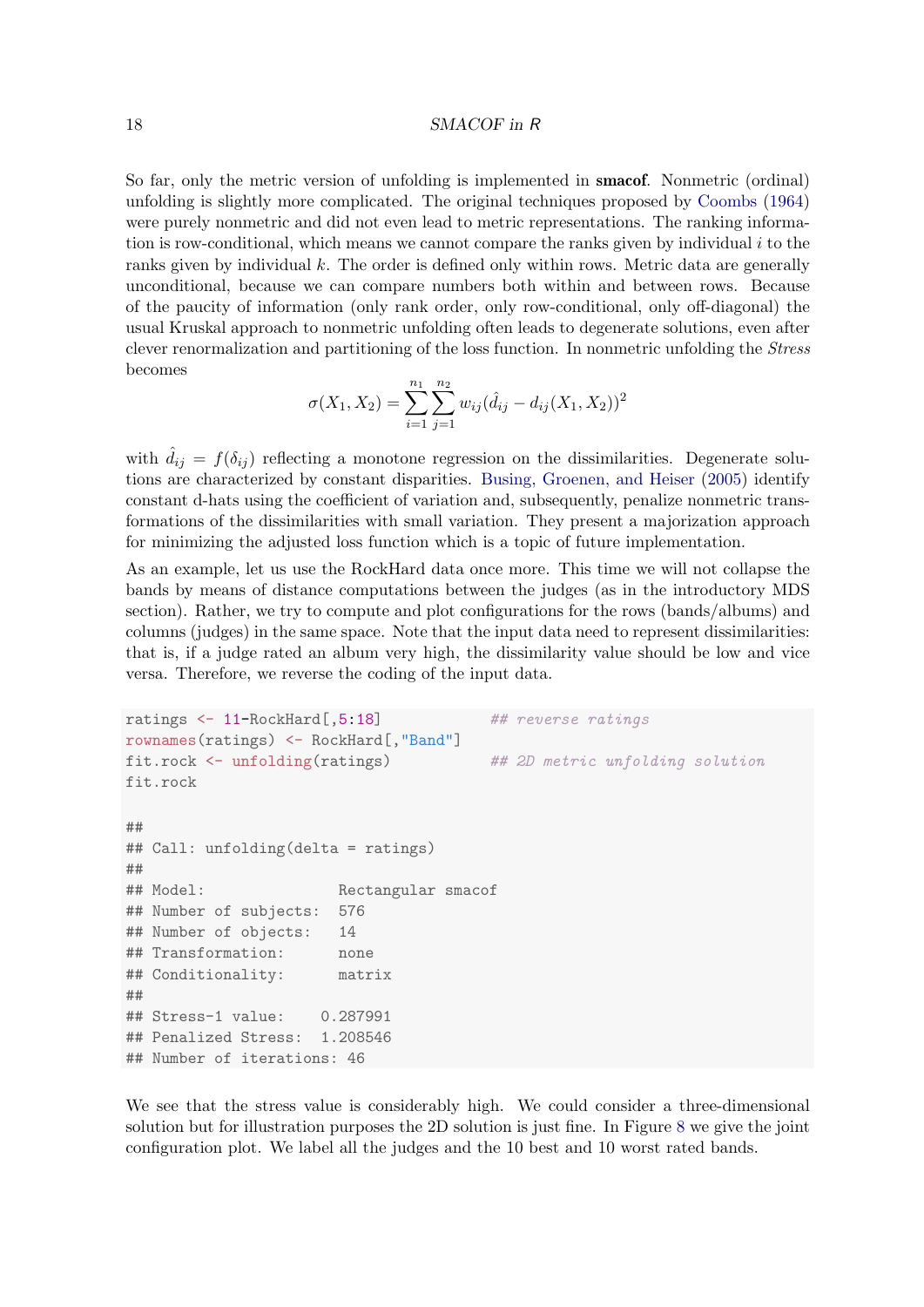```
plot(fit.rock, label.conf.rows = list(label = FALSE))
best <- sort(rowMeans(ratings, na.rm = TRUE))[1:10]
worst <- sort(rowMeans(ratings, na.rm = TRUE), decreasing = TRUE)[1:10]
bestworst <- names(c(best, worst))
text(fit.rock$conf.row[bestworst,], labels = bestworst, cex = 0.8, pos = 3,
     col = hcl(0, 1 = 50)
```
As we have seen in this example, the data can have missing values. The **smacof** package also provides a permutation test implementation for unfolding.

## 7. Additional methods and implementations

### 7.1. Unidimensional scaling

Unidimensional scaling is applied in situations where we have a strong reason to believe that there is only one interesting underlying dimension, such as time, ability, or preference.

Unidimensional scaling is often considered as a special one-dimensional case of MDS. However, it is often discussed separately, because the unidimensional case is quite different from the general multidimensional case. It has been shown that the minimization of the Stress target function with equal weights leads to a combinatorial problem when the number of dimensions of the target space is one [\(De Leeuw and Heiser](#page-33-4) [1977\)](#page-33-4). The smacof package provides a simple implementation where all possible dissimilarity permutations are considered and the one which leads to a minimal stress is returned. Obviously, this strategy is feasible for small problems only [\(Mair and De Leeuw](#page-33-16) [2015\)](#page-33-16).

In the following example we examine seven works by Plato. The chronological order of Plato's works is unknown. Scholars only know that "Republic" was his first work, and "Laws" his last work. Unidimensional scaling can be used to map the works on a unidimensional continuum. The input dissimilarites are based on data from [Cox and Brandwood](#page-32-14) [\(1959\)](#page-32-14). They extracted the last five syllables of each sentence. Each syllable is classified as long or short which gives 32 types. Consequently, we obtain a percentage distribution across the 32 scenarios for each of the seven works.

```
PlatoD <- dist(t(Plato7))
fit.uni <- uniscale(PlatoD)
## Permutation 1 of 5040
Permutation 2 of 5040
Permutation 3 of 5040
Permutation 4 of 5040
Permutation 5 of 5040
Permutation 6 of 5040
Permutation 7 of 5040
Permutation 8 of 5040
Permutation 9 of 5040
Permutation 10 of 5040
```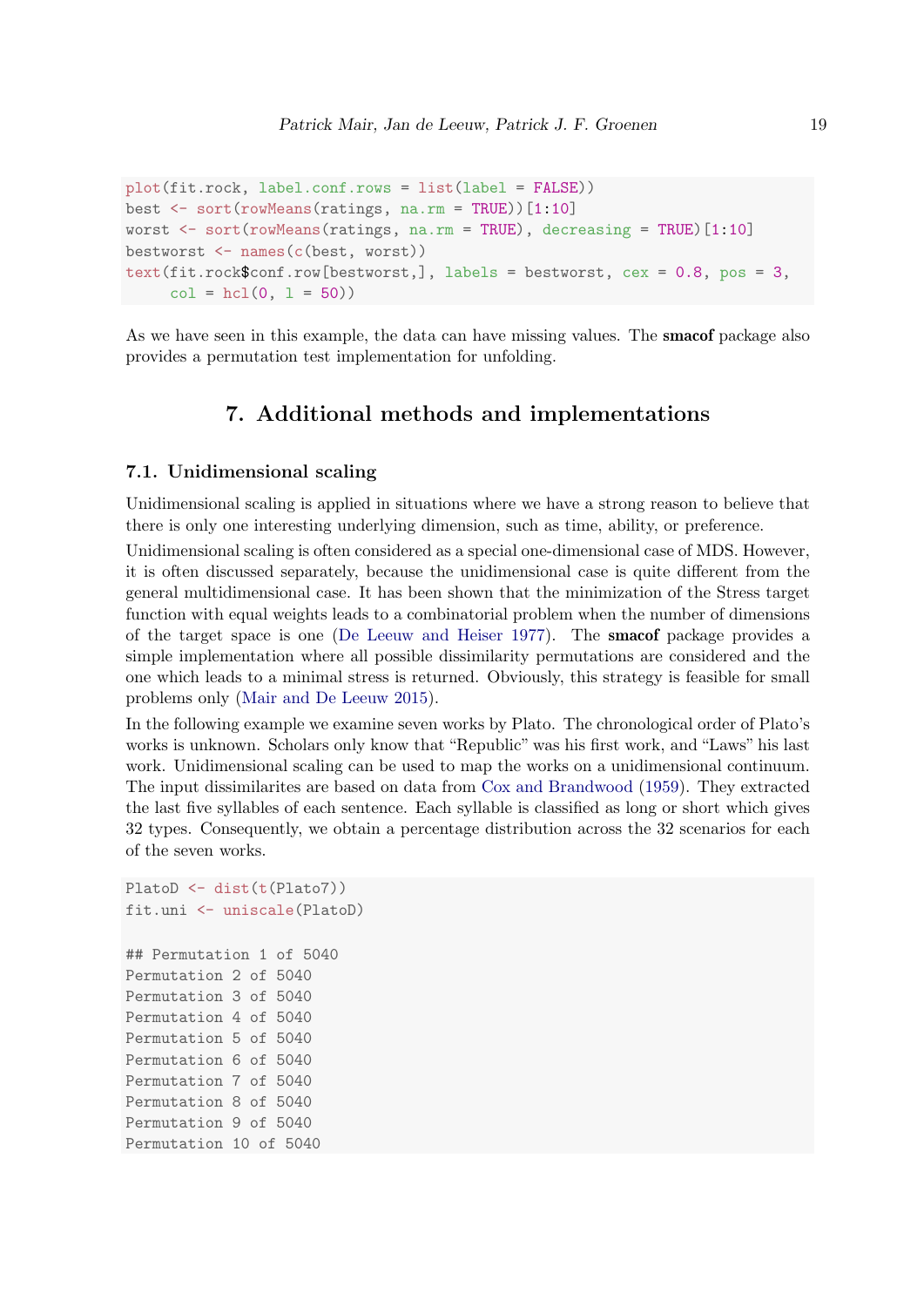# **Joint Configuration Plot**



<span id="page-19-0"></span>Figure 8: Joint configuration plot for unfolding solution of album ratings.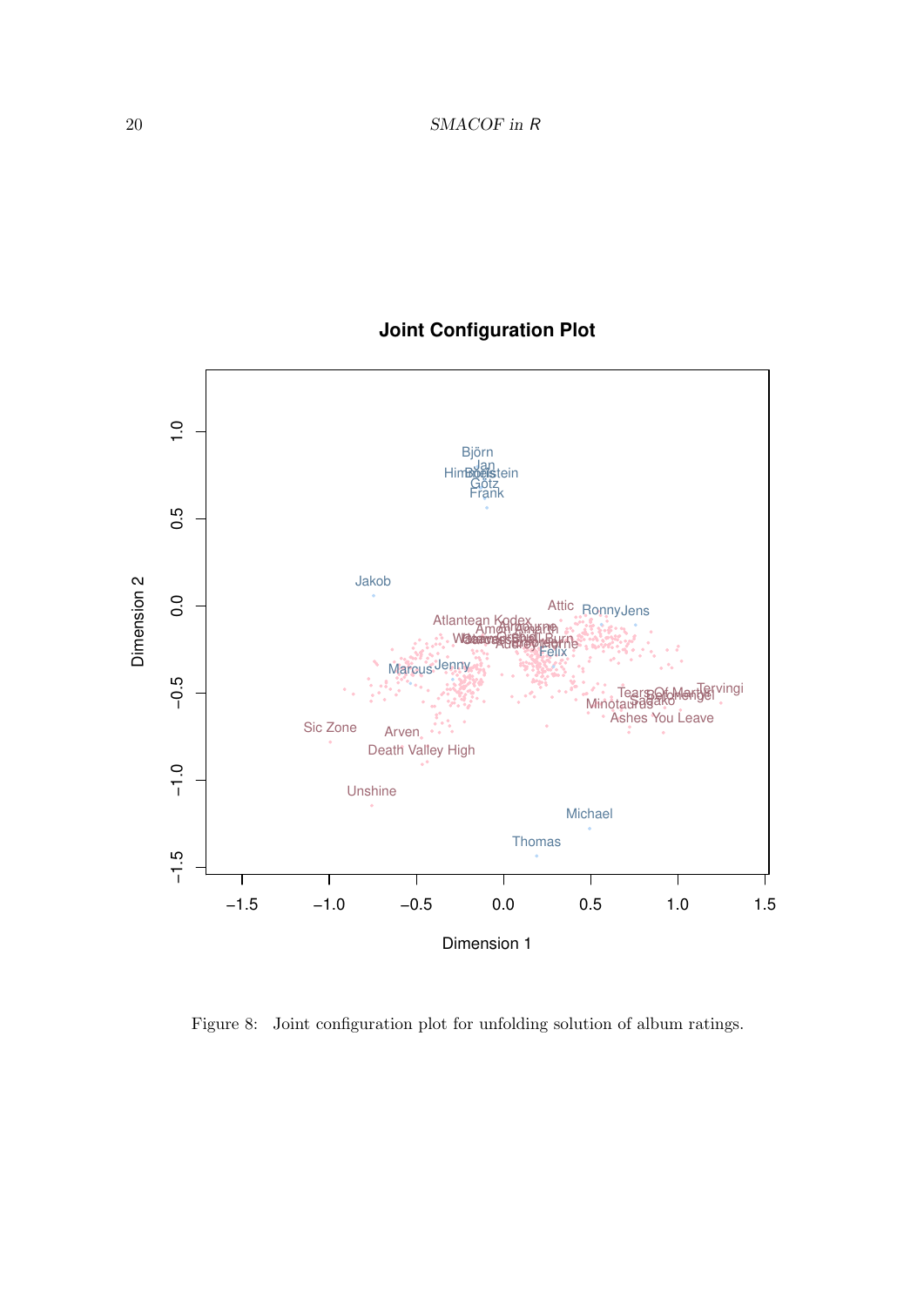Permutation 11 of 5040 Permutation 12 of 5040 Permutation 13 of 5040 Permutation 14 of 5040 Permutation 15 of 5040 Permutation 16 of 5040 Permutation 17 of 5040 Permutation 18 of 5040 Permutation 19 of 5040 Permutation 20 of 5040 Permutation 21 of 5040 Permutation 22 of 5040 Permutation 23 of 5040 Permutation 24 of 5040 Permutation 25 of 5040 Permutation 26 of 5040 Permutation 27 of 5040 Permutation 28 of 5040 Permutation 29 of 5040 Permutation 30 of 5040 Permutation 31 of 5040 Permutation 32 of 5040 Permutation 33 of 5040 Permutation 34 of 5040 Permutation 35 of 5040 Permutation 36 of 5040 Permutation 37 of 5040 Permutation 38 of 5040 Permutation 39 of 5040 Permutation 40 of 5040 Permutation 41 of 5040 Permutation 42 of 5040 Permutation 43 of 5040 Permutation 44 of 5040 Permutation 45 of 5040 Permutation 46 of 5040 Permutation 47 of 5040 Permutation 48 of 5040 Permutation 49 of 5040 Permutation 50 of 5040 Permutation 51 of 5040 Permutation 52 of 5040 Permutation 53 of 5040 Permutation 54 of 5040 Permutation 55 of 5040 Permutation 56 of 5040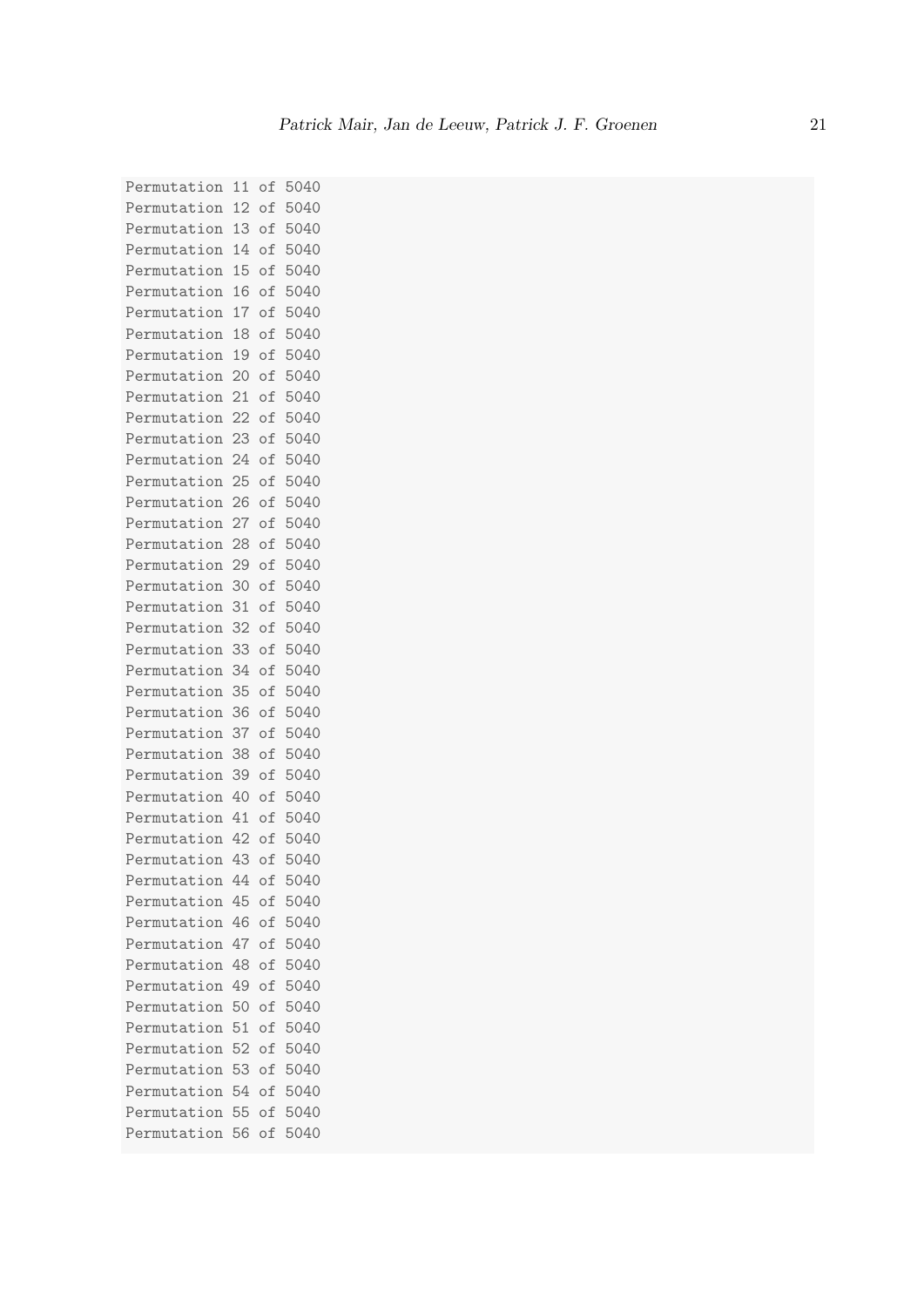Permutation 57 of 5040 Permutation 58 of 5040 Permutation 59 of 5040 Permutation 60 of 5040 Permutation 61 of 5040 Permutation 62 of 5040 Permutation 63 of 5040 Permutation 64 of 5040 Permutation 65 of 5040 Permutation 66 of 5040 Permutation 67 of 5040 Permutation 68 of 5040 Permutation 69 of 5040 Permutation 70 of 5040 Permutation 71 of 5040 Permutation 72 of 5040 Permutation 73 of 5040 Permutation 74 of 5040 Permutation 75 of 5040 Permutation 76 of 5040 Permutation 77 of 5040 Permutation 78 of 5040 Permutation 79 of 5040 Permutation 80 of 5040 Permutation 81 of 5040 Permutation 82 of 5040 Permutation 83 of 5040 Permutation 84 of 5040 Permutation 85 of 5040 Permutation 86 of 5040 Permutation 87 of 5040 Permutation 88 of 5040 Permutation 89 of 5040 Permutation 90 of 5040 Permutation 91 of 5040 Permutation 92 of 5040 Permutation 93 of 5040 Permutation 94 of 5040 Permutation 95 of 5040 Permutation 96 of 5040 Permutation 97 of 5040 Permutation 98 of 5040 Permutation 99 of 5040 Permutation 100 of 5040 Permutation 101 of 5040 Permutation 102 of 5040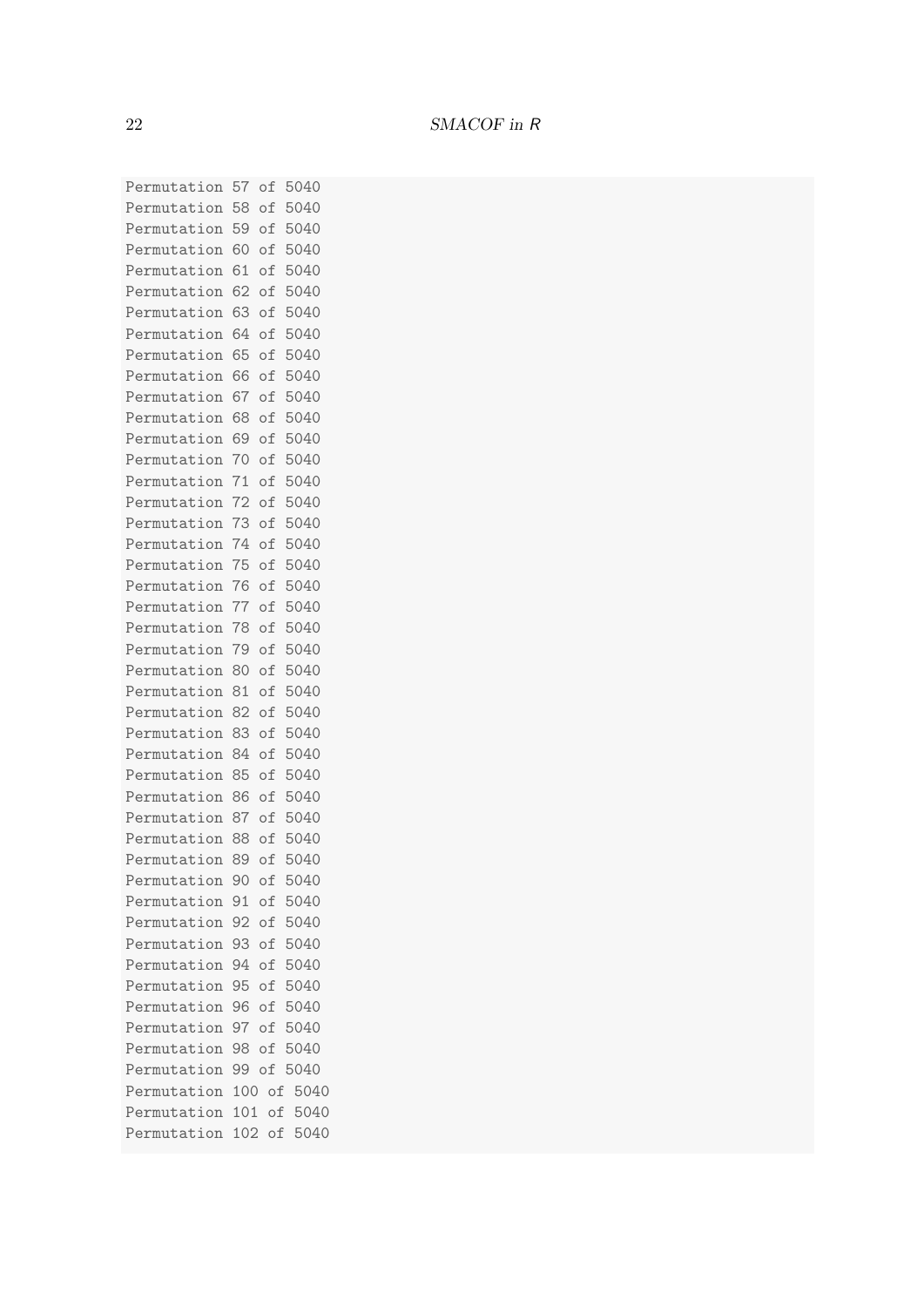Permutation 103 of 5040 Permutation 104 of 5040 Permutation 105 of 5040 Permutation 106 of 5040 Permutation 107 of 5040 Permutation 108 of 5040 Permutation 109 of 5040 Permutation 110 of 5040 Permutation 111 of 5040 Permutation 112 of 5040 Permutation 113 of 5040 Permutation 114 of 5040 Permutation 115 of 5040 Permutation 116 of 5040 Permutation 117 of 5040 Permutation 118 of 5040 Permutation 119 of 5040 Permutation 120 of 5040 Permutation 121 of 5040 Permutation 122 of 5040 Permutation 123 of 5040 Permutation 124 of 5040 Permutation 125 of 5040 Permutation 126 of 5040 Permutation 127 of 5040 Permutation 128 of 5040 Permutation 129 of 5040 Permutation 130 of 5040 Permutation 131 of 5040 Permutation 132 of 5040 Permutation 133 of 5040 Permutation 134 of 5040 Permutation 135 of 5040 Permutation 136 of 5040 Permutation 137 of 5040 Permutation 138 of 5040 Permutation 139 of 5040 Permutation 140 of 5040 Permutation 141 of 5040 Permutation 142 of 5040 Permutation 143 of 5040 Permutation 144 of 5040 Permutation 145 of 5040 Permutation 146 of 5040 Permutation 147 of 5040 Permutation 148 of 5040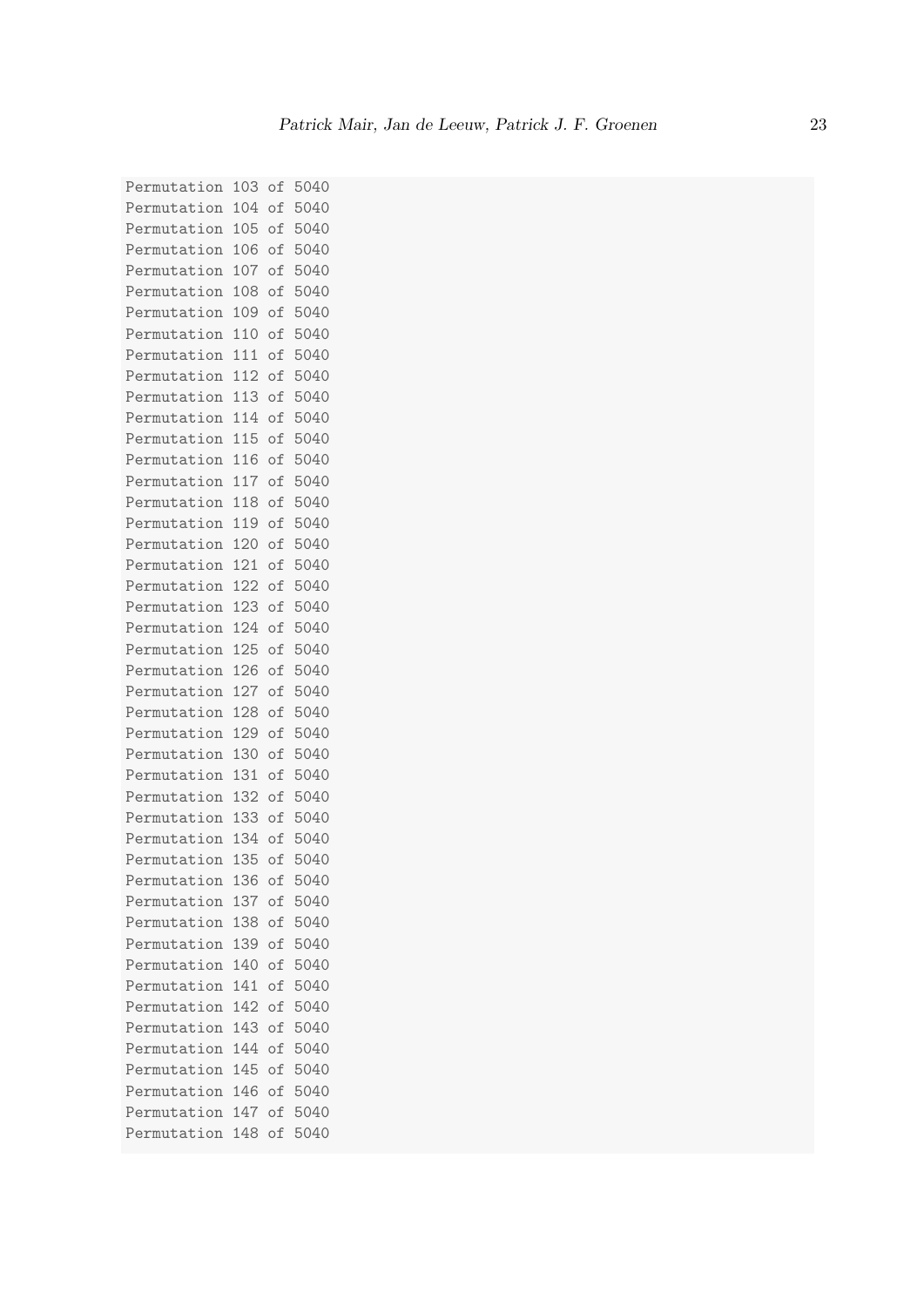Permutation 149 of 5040 Permutation 150 of 5040 Permutation 151 of 5040 Permutation 152 of 5040 Permutation 153 of 5040 Permutation 154 of 5040 Permutation 155 of 5040 Permutation 156 of 5040 Permutation 157 of 5040 Permutation 158 of 5040 Permutation 159 of 5040 Permutation 160 of 5040 Permutation 161 of 5040 Permutation 162 of 5040 Permutation 163 of 5040 Permutation 164 of 5040 Permutation 165 of 5040 Permutation 166 of 5040 Permutation 167 of 5040 Permutation 168 of 5040 Permutation 169 of 5040 Permutation 170 of 5040 Permutation 171 of 5040 Permutation 172 of 5040 Permutation 173 of 5040 Permutation 174 of 5040 Permutation 175 of 5040 Permutation 176 of 5040 Permutation 177 of 5040 Permutation 178 of 5040 Permutation 179 of 5040 Permutation 180 of 5040 Permutation 181 of 5040 Permutation 182 of 5040 Permutation 183 of 5040 Permutation 184 of 5040 Permutation 185 of 5040 Permutation 186 of 5040 Permutation 187 of 5040 Permutation 188 of 5040 Permutation 189 of 5040 Permutation 190 of 5040 Permutation 191 of 5040 Permutation 192 of 5040 Permutation 193 of 5040 Permutation 194 of 5040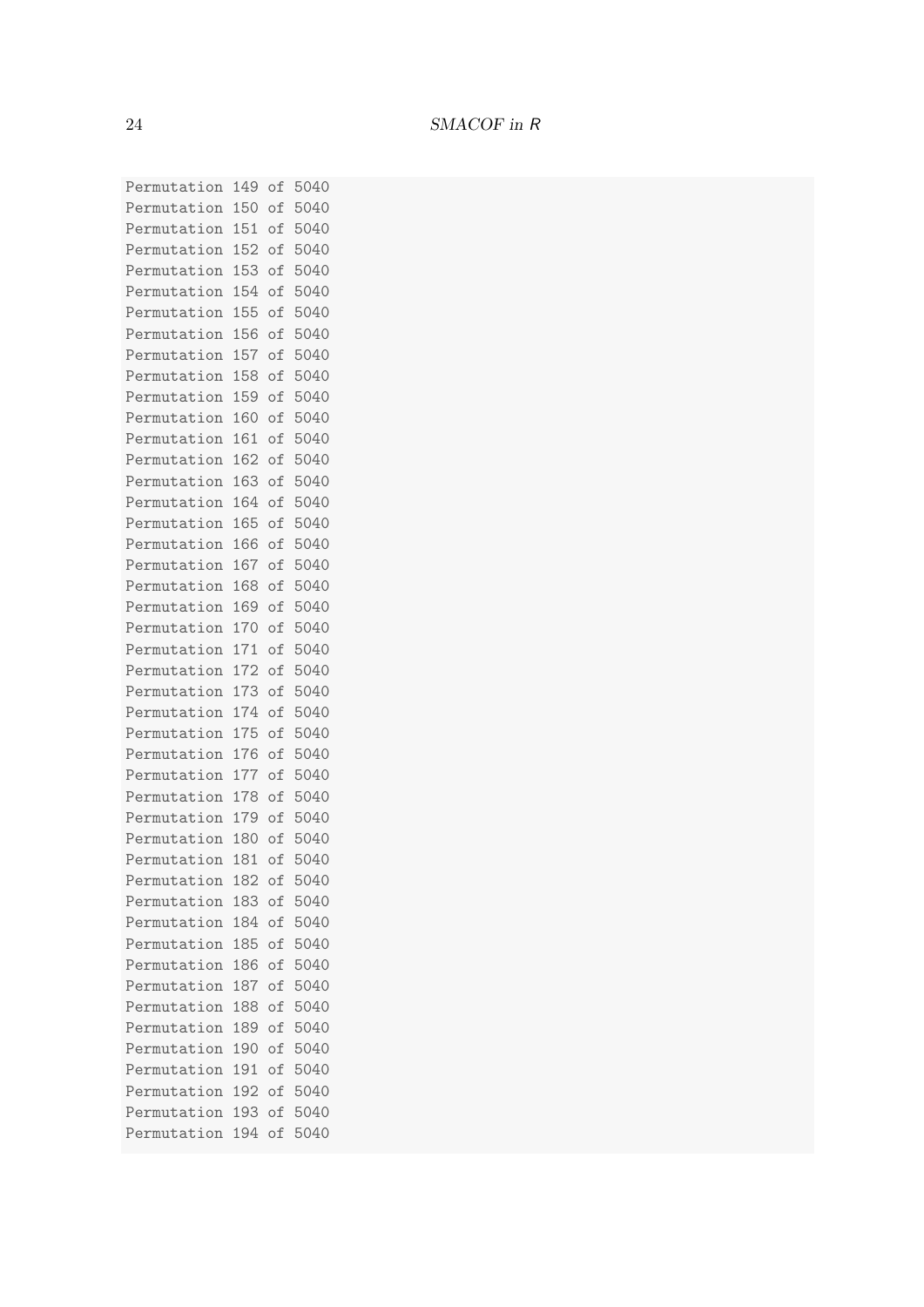Permutation 195 of 5040 Permutation 196 of 5040 Permutation 197 of 5040 Permutation 198 of 5040 Permutation 199 of 5040 Permutation 200 of 5040 Permutation 201 of 5040 Permutation 202 of 5040 Permutation 203 of 5040 Permutation 204 of 5040 Permutation 205 of 5040 Permutation 206 of 5040 Permutation 207 of 5040 Permutation 208 of 5040 Permutation 209 of 5040 Permutation 210 of 5040 Permutation 211 of 5040 Permutation 212 of 5040 Permutation 213 of 5040 Permutation 214 of 5040 Permutation 215 of 5040 Permutation 216 of 5040 Permutation 217 of 5040 Permutation 218 of 5040 Permutation 219 of 5040 Permutation 220 of 5040 Permutation 221 of 5040 Permutation 222 of 5040 Permutation 223 of 5040 Permutation 224 of 5040 Permutation 225 of 5040 Permutation 226 of 5040 Permutation 227 of 5040 Permutation 228 of 5040 Permutation 229 of 5040 Permutation 230 of 5040 Permutation 231 of 5040 Permutation 232 of 5040 Permutation 233 of 5040 plot(fit.uni)

Permutation 235 of 5040

Permutation 236 of 5040

The results of 9<sup>14</sup> unidimensional scaling are shown in Figure [9.](#page-25-0) Of course, we could perform puidimensional sealing through a regular MDS fit as well but it is pretty much guaranteed phat we end up in a local minimum. For instance, using the default classical scaling start-Permutation 240 of 5040 ing configurations, we get a larger stress value (stress-1: 0.379) than with the permutation  $\operatorname{pprmax}$ d $\operatorname{pip}$  is  $\operatorname{ppt}$   $\operatorname{geq}$ dy surprising.

| Permutation 242 of 5040 |  |  |
|-------------------------|--|--|
| Permutation 243 of 5040 |  |  |
| Permutation 244 of 5040 |  |  |
| Permutation 245 of 5040 |  |  |
| Permutation 246 of 5040 |  |  |
| Permutation 247 of 5040 |  |  |
| Permutation 248 of 5040 |  |  |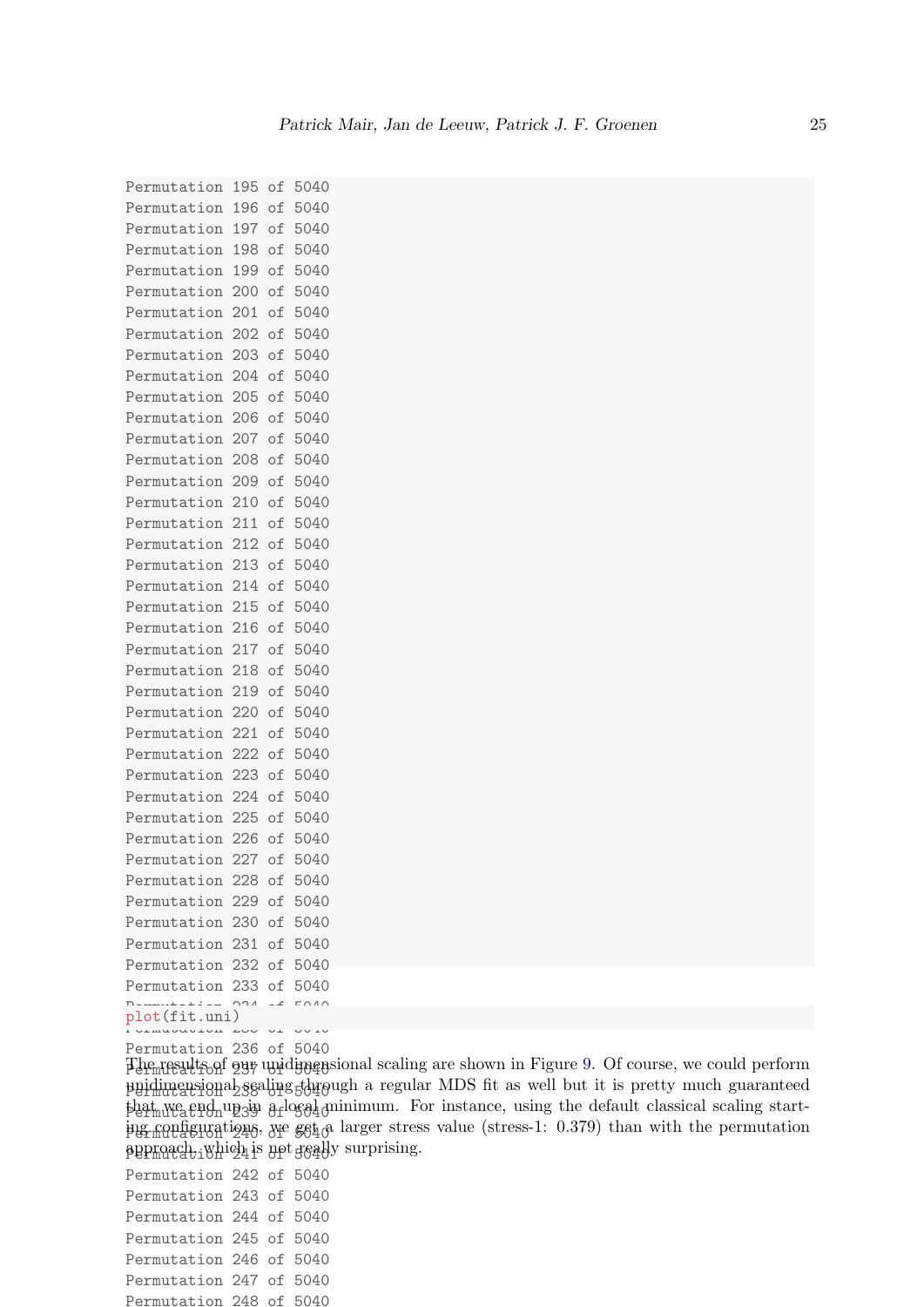# **Configurations Unidimensional Scaling**



Figure 9: Unidimensional scaling on Plato's works.

### <span id="page-25-0"></span>7.2. Inverse MDS

The basic problem of inverse MDS is to compute a dissimilarity matrix  $\Delta$  from a given configuration matrix  $X$ . The corresponding theory can be found in [De Leeuw and Groenen](#page-32-15) [\(1997\)](#page-32-15) and [De Leeuw](#page-32-16) [\(2012\)](#page-32-16). Here, we just give a simple example using a subset of the kinship data. First, we fit an MDS on the kinship dissimilarities and perform an inverse MDS on the corresponding configuration matrix. This gives us seven dissimilarity matrices which also includes the trivial one with the Euclidean distances based on the fitted MDS configurations.

```
D <- as.matrix(kinshipdelta)[1:6, 1:6]
fit \leq mds(D) \qquad ## MDS D \rightarrow conf
ifit \le inverseMDS(fit$conf) ## inverse MDS conf \Rightarrow D
```
Now we fit again seven MDS on the resulting inverse MDS dissimilarity output matrices and look at the configurations (see Figure [10\)](#page-26-0)

```
op <- par(mfrow = c(3,3))
plot(fit, main = "Original MDS")
for (i in 1:length(ifit)) {
  fit.i <- mds(ifit[[i]])
  plot(fit.i, main = paste0("Inverse MDS (", i, "))")}
par(op)
```
Note that so far smacof provides a very basic implementation only and it can happen that some of the output dissimilarities are negative. Future extensions will implement the more sophisticated theory from [De Leeuw](#page-32-16) [\(2012\)](#page-32-16).

### 7.3. Procrustes

The Procrustes problem is the following: We have two known  $n \times p$  matrices X and Y (MDS)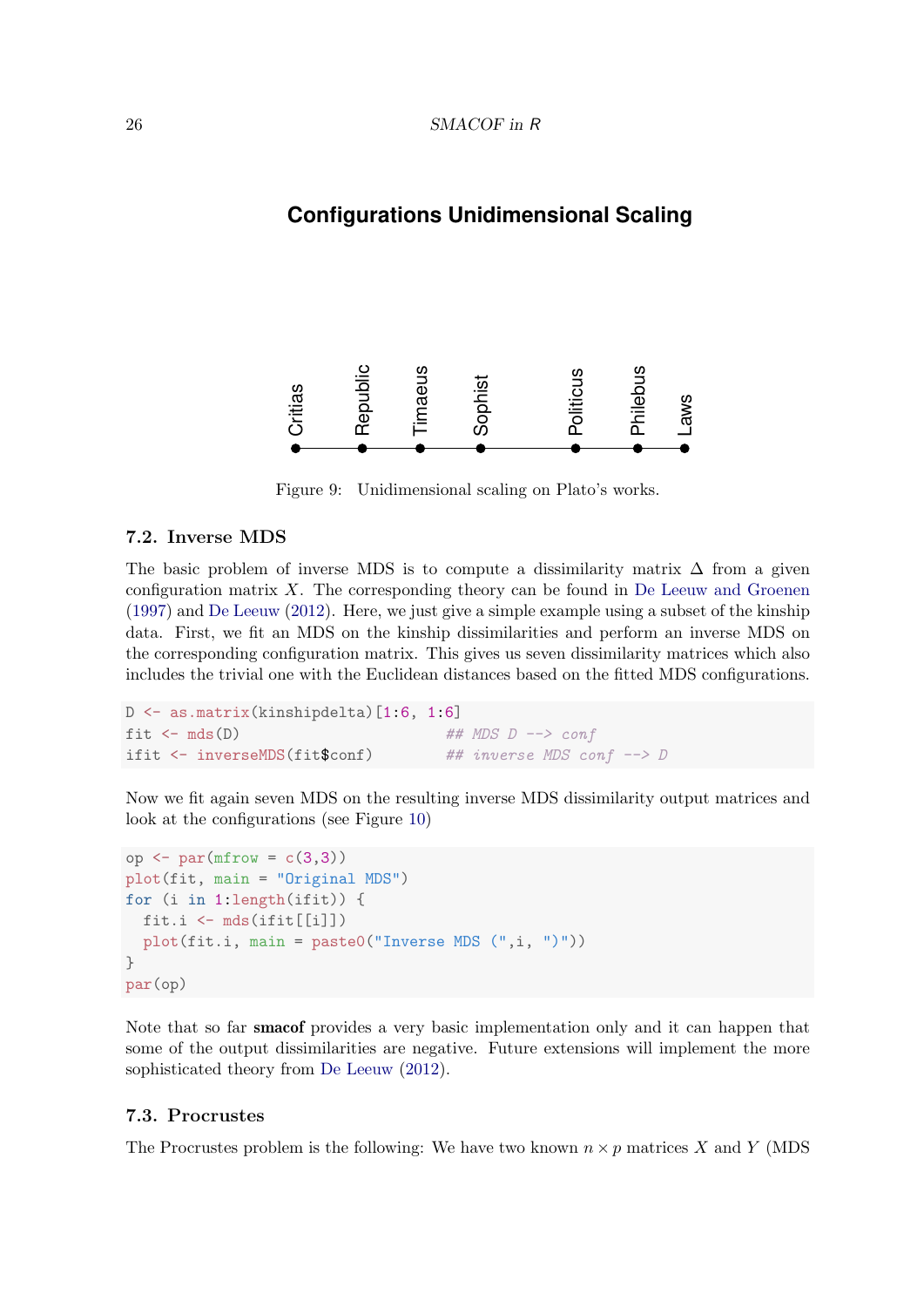

<span id="page-26-0"></span>Figure 10: Configuration plots resulting from MDS fit on 7 dissimilarity matrices computed with inverse MDS. The first panel (top left) gives the original solution.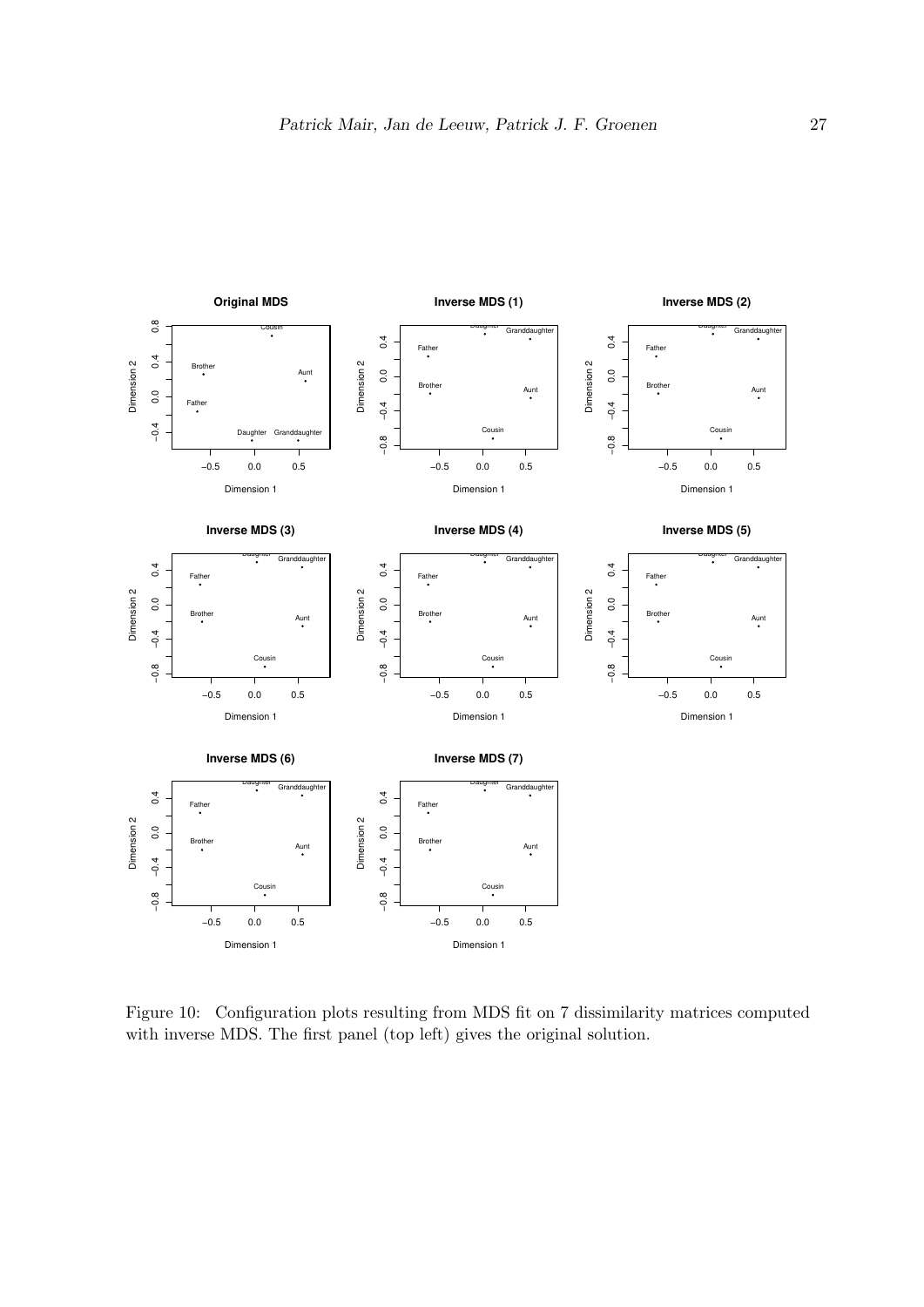configurations).  $X$  is the target matrix. We want to transform  $Y$  such that the configurations in the resulting matrix  $\hat{Y}$  are a close as possible to the ones given in X. Y is subject to three transformations: rotation  $(T$  as rotation matrix), dilation (s as dilation factor), and translation (t as translation vector). Technical details can be found in [Borg and Groenen](#page-32-1) [\(2005\)](#page-32-1), Chapter 20; here we just summarize the basic computations. We need the restriction  $T'T = I$  and  $J = I - n^{-1}\mathbf{1}\mathbf{1}'$  as the centering matrix.

- 1. Compute  $C = XJY$ .
- 2. Compute the SVD of C; that is,  $C = P \Phi Q'$ .
- 3. The optimal rotation matrix is  $T = QP'$ .
- 4. The optimal dilation factor is  $s = (\mathbf{tr} X' J Y T) / (\mathbf{tr} Y' J Y)$ .
- 5. The optimal translation vector is  $t = n^{-1}(X sYT)^{t}$ .

If we just want to quantify the configurational similarity between the two configurations  $X$ and  $Y$ , we can compute a *congruence coefficient* based on the configuration distances:

$$
c(X,Y) = \frac{\sum_{i < j} d_{ij}(X) d_{ij}(Y)}{\sqrt{\sum_{i < j} d_{ij}^2(X)} \sqrt{\sum_{i < j} d_{ij}^2(Y)}}\tag{21}
$$

As an example we use a dataset which contains correlations between 13 work values. We have data for (back then) East and West Germany. First we fit two separate MDS: one for East and one for West Germany. We abbreviate the object labels for better plotting. For the second MDS we use a classical scaling as starting solution; otherwise the signs would be switched. By doing this the Procrustes transformation is easier to see in the plots.

```
eastD <- sim2diss(EW_eng$east)
attr(eastD, "Labels") <- abbreviate(attr(eastD, "Labels"))
fit.east <- mds(eastD, type = "ordinal")
westD <- sim2diss(EW_eng$west)
attr(westD, "Labels") <- abbreviate(attr(westD, "Labels"))
fit.west <- mds(westD, type = "ordinal", init = torgerson(eastD))
```
Now we perform a Procrustes transformation with the East Germany configurations as target  $X$ , the West Germany configurations as testee Y. We also get the congruence coefficient.

```
fit.proc <- Procrustes(fit.east$conf, fit.west$conf)
fit.proc
##
## Call: Procrustes(X = fit.east$conf, Y = fit.west$conf)
##
## Congruence coefficient: 0.965
##
```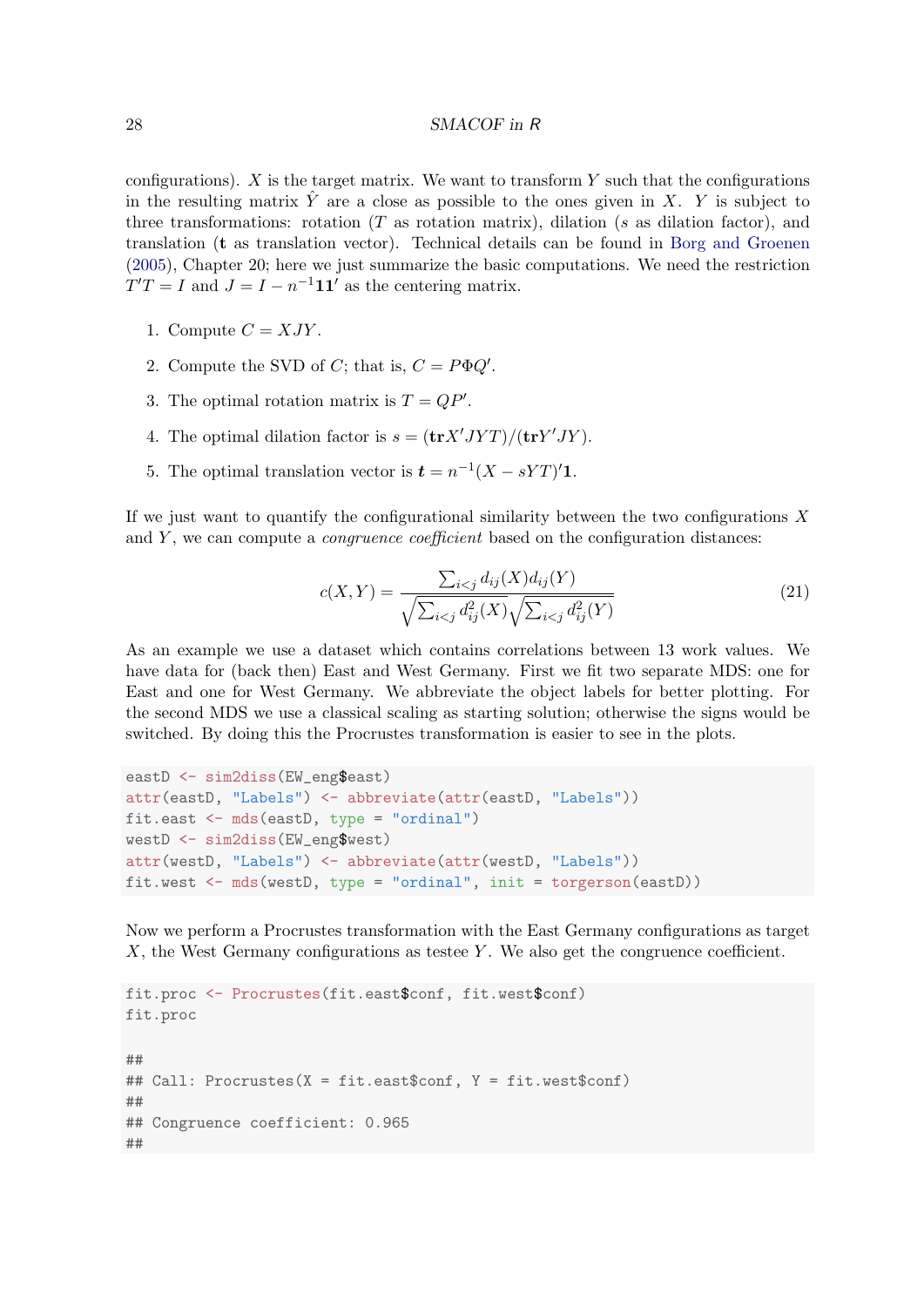```
## Rotation matrix:
## D1 D2
## D1 1.00 -0.01
## D2 0.01 1.00
##
## Translation vector: 0 0
## Dilation factor: 0.923
```
Finally, Figure [11](#page-29-0) shows the configurations  $X$  and  $Y$  from the separate MDS fits and the Procrustes fit. For Procrustes we have two plots: one plots X and  $\hat{Y}$ , the other one plots Y and Y showing the change due to Procrustes.

```
op <- par(mfrow = c(2,2))
plot(fit.east, main = "MDS East Germany")
plot(fit.west, main = "MDS West Germany")
plot(fit.proc)
plot(fit.proc, plot.type = "transplot", length = 0.05)
par(op)
```
### 7.4. MDS Jackknife

[De Leeuw and Meulman](#page-33-17) [\(1986\)](#page-33-17) proposed a jackknife strategy for MDS in order to examine the stability of a solution. The MDS jackknife approach, as implemented via the jackknife() function in **smacof** computes  $i = 1, ..., n$  additional solutions with configurations  $X_i^*$ . Note that  $X_i^*$  denotes the solution where object i is left out. Each of these configurations is subject to a Procrustes transformation with target configuration X, i.e. the original solution. In addition, the average (centroid) jackknife solution  $\bar{X}^*$  can be computed. It total, we have  $n + 2$  comparable configurations which can be represented in a single plot.

A stability measure [\(Heiser and Meulman](#page-33-12) [1983\)](#page-33-12) can be computed as follows:

$$
ST = 1 - \frac{\sum_{i=1}^{n} ||X_i^* - \bar{X}^*||^2}{\sum_{i=1}^{n} ||X_i^*||^2}.
$$

It can be interpreted as the ratio of between and total variance. To measure the cross-validity, i.e. comparing the "predicted" configuration of object i as the i-th row in  $\bar{X}^*$  with the actual configuration  $(i$ -th row in X), we can compute

$$
CV = 1 - \frac{n||X - \bar{X}^*||^2}{\sum_{i=1}^n ||X_i^*||^2}.
$$

Finally, the dispersion around the original solution  $X$  can be expressed as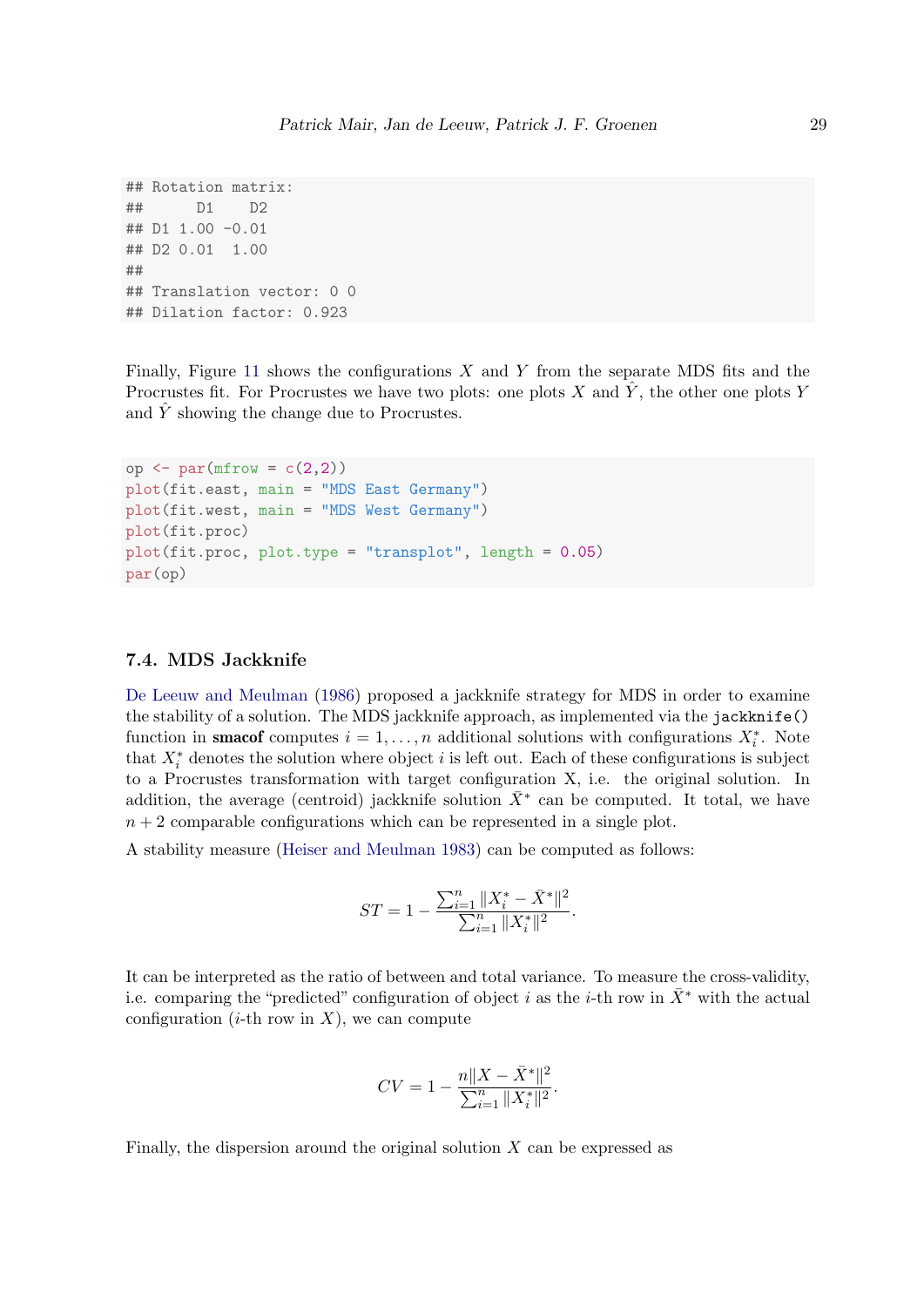

<span id="page-29-0"></span>Figure 11: Top panels: configuration plots for separate MDS fits. Bottom left panel: Original East German configuration (blue) with Procustes transformed West German configuration (red). Bottom right panel: Original West German configuration (gray) with Procrustes transformation (red).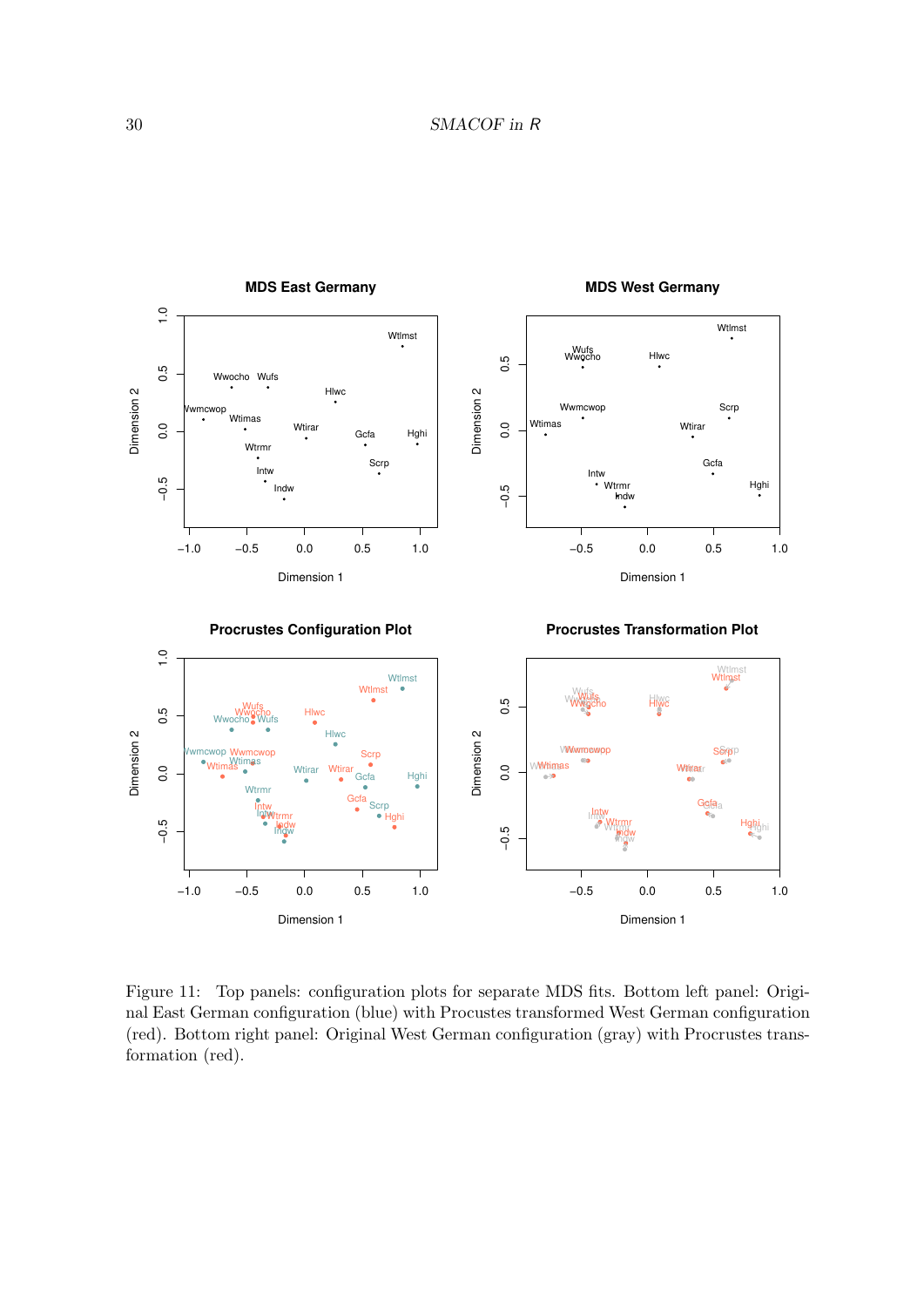$$
DI = \frac{1}{n} \sum_{i=1}^{n} \|X_i^* - X\|^2
$$
  
= 
$$
\frac{1}{n} \sum_{i=1}^{n} \|X_i^* - \bar{X}^*\|^2 + \|X - \bar{X}^*\|^2
$$
  
= 
$$
2 - (ST + CV)
$$

As an example let's just look at the Lawler dataset once more. First we fit a two-dimensional interval MDS on the data and then we perform the leave-one-out jackknife. The resulting plot is given in Figure [12.](#page-31-0) Note that the labels denote the original solution  $X$ , the small dots the individual configurations  $X_i^*$ , and the bigger dots the corresponding centroid  $\bar{X}^*$ , connected to each  $X_i^*$ .

```
fit.lawler <- mds(LawlerD, type = "interval")
jackfit <- jackknife(fit.lawler)
jackfit
##
## Call: jackknife.smacofB(object = fit.lawler)
##
## SMACOF Jackknife
## Number of objects: 9
## Value loss function: 0.6583261
## Number of iterations: 13
##
## Stability measure: 0.9854694
## Cross validity: 0.9944329
## Dispersion: 0.02009773
```
plot(jackfit)

# 8. Discussion and Outlook

The smacof package provides the most comprehensive framework to perform MDS R. Future implementations will include nonmetric unfolding [\(Busing](#page-32-13) et al. [2005\)](#page-32-13) and modeling asymmetric data as given in [Borg and Groenen](#page-32-1) [\(2005\)](#page-32-1), Chapter 23.

## References

<span id="page-30-0"></span>Ayer M, Brunk HD, Ewing GM, Reid WT, Silverman E (1955). "An Empirical Distribution Function for Sampling with Incomplete Information." The Annals of Mathematical Statistics, 26, 641–647.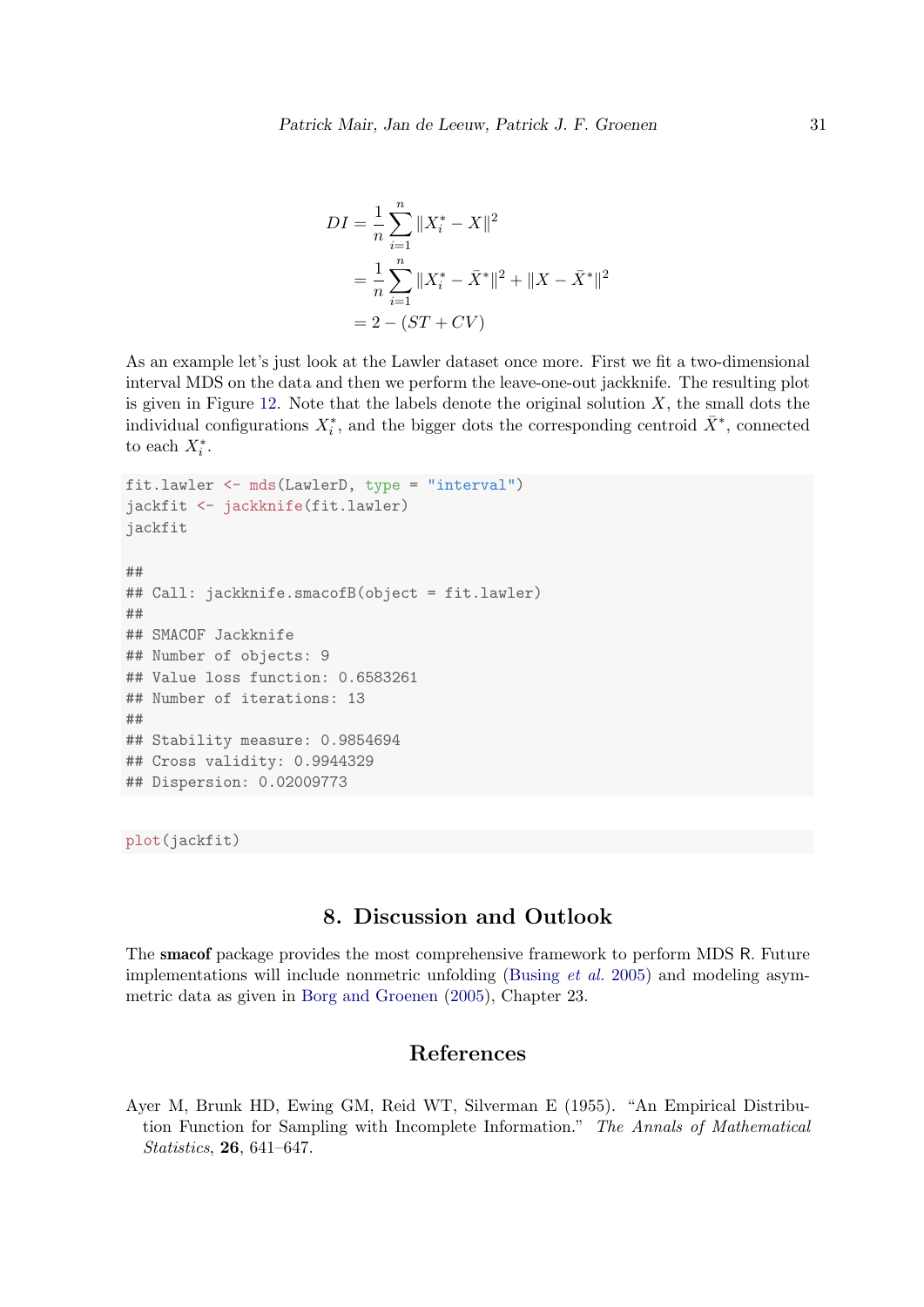



<span id="page-31-0"></span>Figure 12: Jackknife MDS plot: The labels denote the original MDS configuration. The small dots the configurations resulting from leave-one-out procedure. The big dots, connected to the small dots, denote their centroids.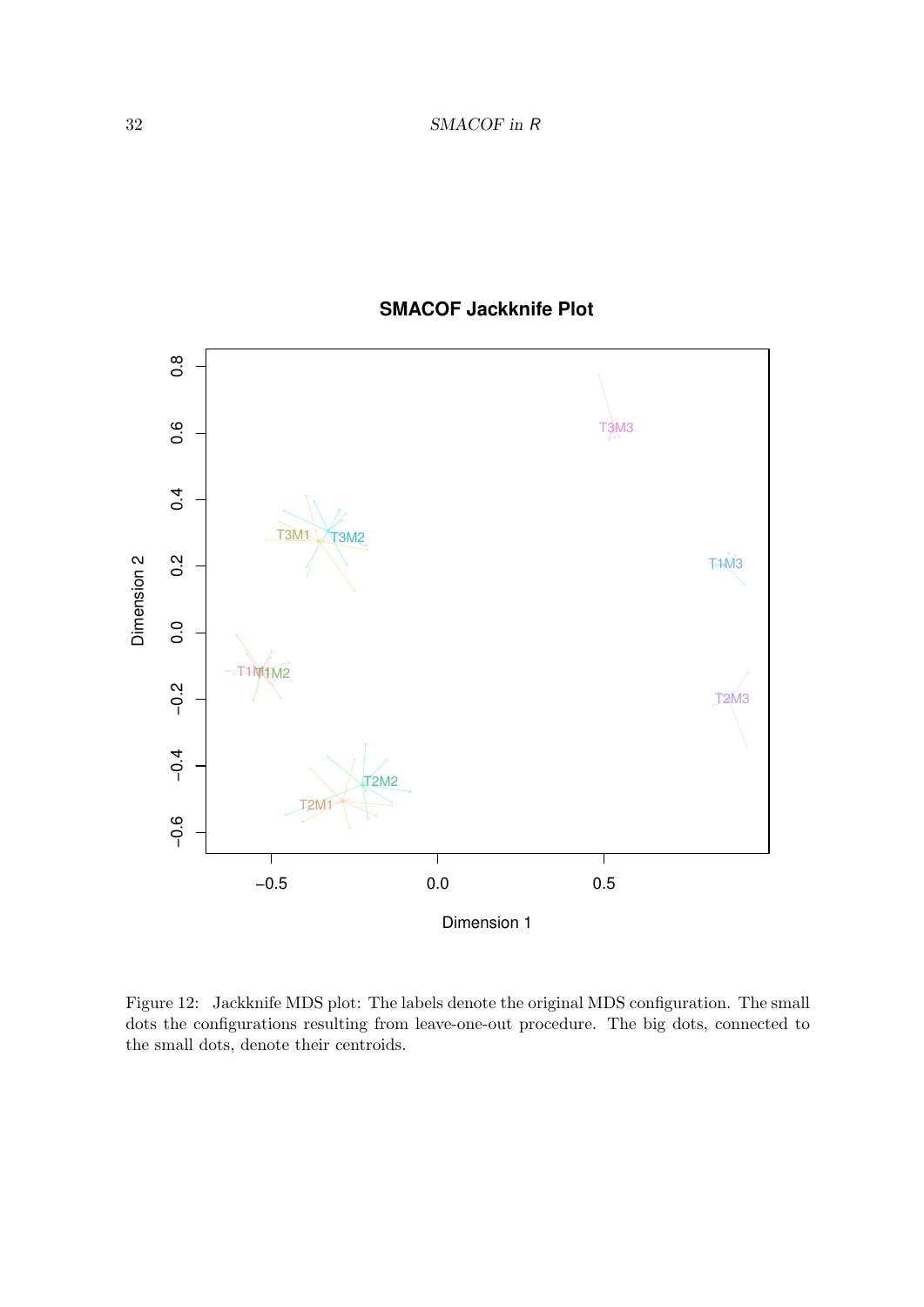- <span id="page-32-4"></span>Barlow RE, Bartholomew RJ, Bremner JM, Brunk HD (1972). Statistical Inference Under Order Restrictions. John Wiley & Sons, New York.
- <span id="page-32-9"></span>Bentler PM, Weeks DG (1978). "Restricted Multidimensional Scaling Models." Journal of Mathematical Psychology, 17, 138–151.
- <span id="page-32-1"></span>Borg I, Groenen PJF (2005). Modern Multidimensional Scaling: Theory and Applications. 2nd edition. Springer, New York.
- <span id="page-32-5"></span>Borg I, Groenen PJF, Mair P (2012). Applied Multidimensional Scaling. Springer, New York.
- <span id="page-32-7"></span>Borg I, Lingoes JC (1979). "Multidimensional Scaling with Side Constraints on the Distances." In JC Lingoes and EE Roskam and I Borg (ed.), Geometric Representations of Relational Data. Mathesis Press, Ann Arbor, Michigan.
- <span id="page-32-8"></span>Borg I, Lingoes JC (1980). "A Model and Algorithm for Multidimensional Scaling with External Constraints on the Distances." Psychometrika, 45, 25–38.
- <span id="page-32-13"></span>Busing FMTA, Groenen PJF, Heiser WJ (2005). "Avoiding Degeneracy in Multidimensional Unfolding by Penalizing on the Coefficient of Variation." Psychometrika, 70, 71–98.
- <span id="page-32-10"></span>Carroll J, Chang J (1970). "Analysis of Individual Differences in Multidimensional Scaling Via an N-way Generalization of Eckart-Young Decomposition." Psychometrika, pp. 283–319.
- <span id="page-32-11"></span>Coombs CH (1950). "Psychological Scaling Without a Unit of Measurement." Psychological Review, 57, 145–158.
- <span id="page-32-12"></span>Coombs CH (1964). A Theory of Data. John Wiley & Sons.
- <span id="page-32-14"></span>Cox DR, Brandwood L (1959). "On a Discriminatory Problem Connected with the Work of Plato." Journal of the Royal Statistical Society (Series B), 21, 195–200.
- <span id="page-32-6"></span>Cox TF, Cox MAA (1991). "Multidimensional Scaling on a Sphere." Communications in Statistics: Theory and Methods, 20, 2943–2953.
- <span id="page-32-0"></span>Cox TF, Cox MAA (2001). Multidimensional Scaling. 2nd edition. Chapman & Hall/CRC, Boca Raton, FL.
- <span id="page-32-2"></span>De Leeuw J (1977a). "Applications of Convex Analysis to Multidimensional Scaling." In J Barra, F Brodeau, G Romier, B van Cutsem (eds.), Recent Developments in Statistics, pp. 133–145. North Holland Publishing Company, Amsterdam, The Netherlands.
- <span id="page-32-3"></span>De Leeuw J (1977b). "Correctness of Kruskal's Algorithms for Monotone Regression with Ties." Psychometrika, 42, 141–144.
- <span id="page-32-16"></span>De Leeuw J (2012). "On inverse multidimensional scaling." Statistics preprint series, University of California, Los Angeles (UCLA). URL [gifi.stat.ucla.edu/janspubs/2012/](gifi.stat.ucla.edu/janspubs/2012/notes/deleeuw_U_12b.pdf) [notes/deleeuw\\_U\\_12b.pdf](gifi.stat.ucla.edu/janspubs/2012/notes/deleeuw_U_12b.pdf).
- <span id="page-32-15"></span>De Leeuw J, Groenen PJF (1997). "Inverse multidimensional scaling." Journal of Classification, 12, 3–21.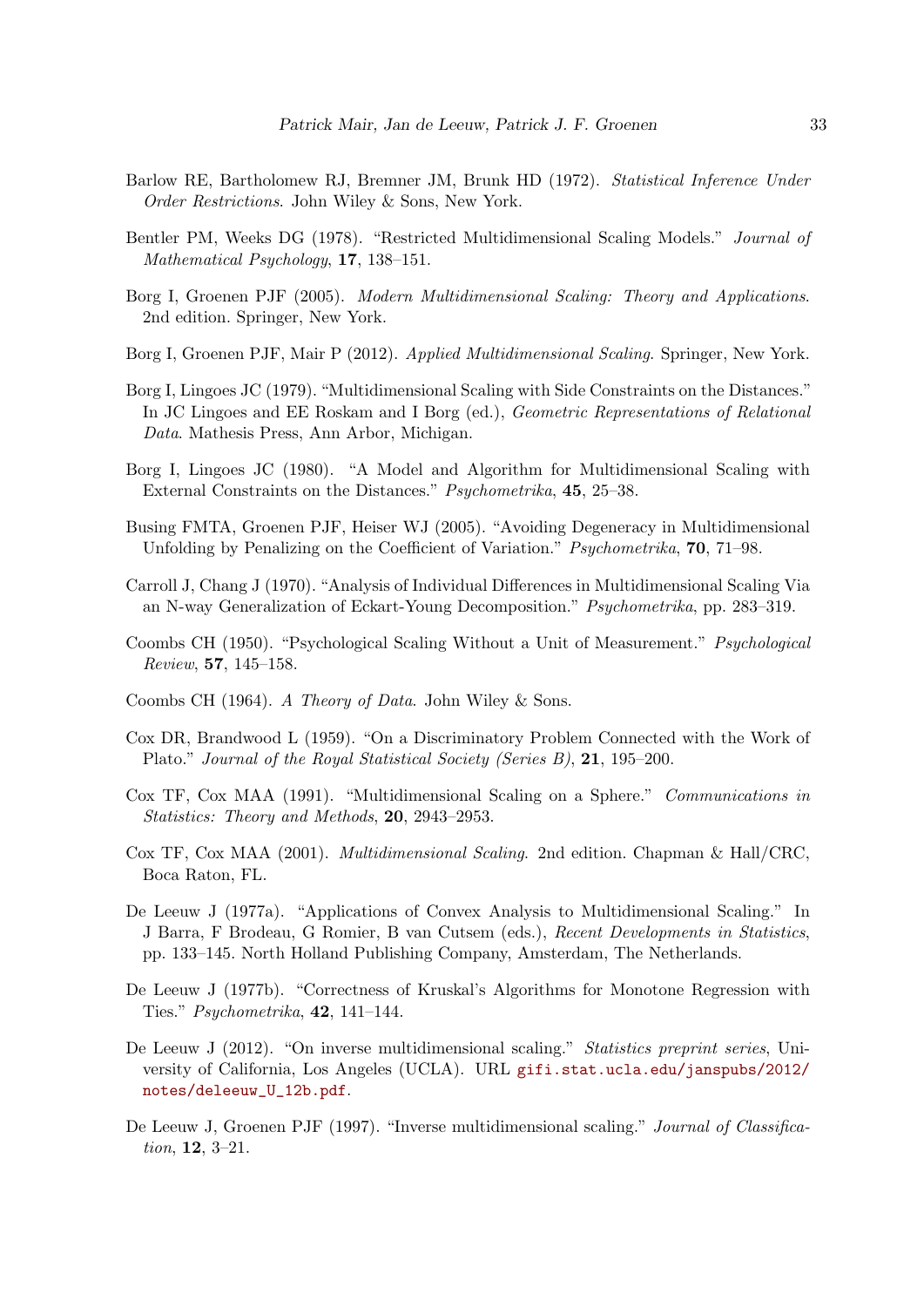- <span id="page-33-4"></span>De Leeuw J, Heiser WJ (1977). "Convergence of Correction Matrix Algorithms for Multidimensional Scaling." In J Lingoes (ed.), Geometric Representations of Relational Data, pp. 735–752. Mathesis Press, Ann Arbor, Michigan.
- <span id="page-33-5"></span>De Leeuw J, Heiser WJ (1980). "Multidimensional Scaling with Restrictions on the Configuration." In P Krishnaiah (ed.), Multivariate Analysis, Volume V, pp. 501–522. North Holland Publishing Company, Amsterdam, The Netherlands.
- <span id="page-33-15"></span>De Leeuw J, Mair P (2009a). "Gifi Methods for Optimal Scaling in R: The Package homals." Journal of Statistical Software, forthcoming, 1–30.
- <span id="page-33-0"></span>De Leeuw J, Mair P (2009b). "Multidimensional Scaling Using Majorization: SMACOF in R." Journal of Statistical Software, 31(3), 1–30. URL <http://www.jstatsoft.org/v31/i03/>.
- <span id="page-33-7"></span>De Leeuw J, Mair P (2015). "Shepard diagram." In Wiley StatsRef: Statistics Reference Online. Wiley, New York.
- <span id="page-33-17"></span>De Leeuw J, Meulman J (1986). "A Special Jackknife for Multidimensional Scaling." Journal of Classification, 3, 97–112.
- <span id="page-33-9"></span>De Leeuw J, Stoop I (1984). "Upper bounds for Kruskal's stress." *Psychometrika*, **49**, 391-402.
- <span id="page-33-11"></span>Ekman G (1954). "Dimensions of Color Vision." Journal of Psychology, 38, 467–474.
- <span id="page-33-14"></span>Gifi A (1990). Nonlinear Multivariate Analysis. John Wiley & Sons, Chichester, England.
- <span id="page-33-12"></span>Heiser WJ, Meulman J (1983). "Constrained multidimensional scaling, including confirmation." Applied Psychological Measurement, 7, 381–404.
- <span id="page-33-10"></span>Kruskal J (1964a). "Multidimensional Scaling by Optimizing Goodness of Fit to a Nonmetric Hypothesis." Psychometrika, 29, 1–27.
- <span id="page-33-6"></span>Kruskal J (1964b). "Nonmetric Multidimensional Scaling: a Numerical Method." Psychometrika, 29, 115–129.
- <span id="page-33-1"></span>Kruskal JB, Wish M (1978). Multidimensional Scaling (Sage University Paper Series on Quantitative Applications in the Social Sciences,  $07-011$ ). Sage Publications, Newbury Park, CA.
- <span id="page-33-8"></span>Lawler EE (1967). "Management performance as seen from above, below, and within." In Evaluation of Executive Performance. Educational Testing Service, Princeton, NJ.
- <span id="page-33-16"></span>Mair P, De Leeuw J (2015). "Unidimensional scaling." In Wiley StatsRef: Statistics Reference Online. Wiley, New York.
- <span id="page-33-13"></span>Meulman JJ (1992). "The Integration of Multidimensional Scaling and Multivariate Analysis With Optimal Transformations." Psychometrika, 57, 539–565.
- <span id="page-33-3"></span>Meyer D, Buchta C (2007). **proxy:** Distance and Similarity Measures. R package version 0.3, URL <http://CRAN.R-project.org/package=proxy>.
- <span id="page-33-2"></span>R Core Team (2015). R: A Language and Environment for Statistical Computing. R Foundation for Statistical Computing, Vienna, Austria. ISBN 3-900051-07-0, URL [http:](http://www.R-project.org) [//www.R-project.org](http://www.R-project.org).